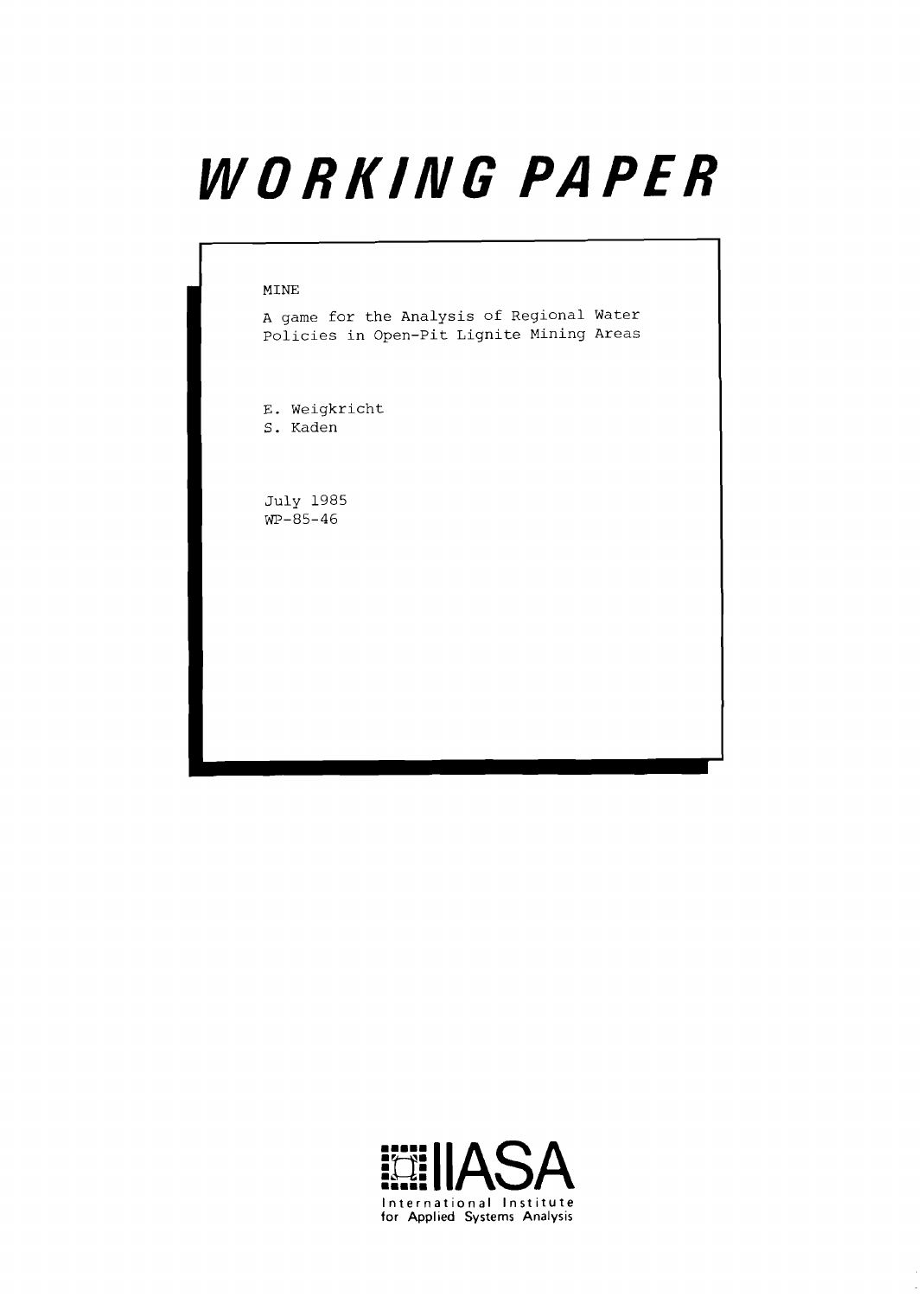# NOT FOR QUOTATION WITHOUT THE PERMISSION OF THE AUTHORS

# **MINE**

A Game for the Analysis of Regional Water Policies in Open-Pit Lignite Mining Areas

*E. Weigkricht S. Kaden* 

July 1985  $WP-85-46$ 

÷,

*Working Papers* are interim reports on work of the International Institute for Applied Systems Analysis and have received only limited review. Views or opinions expressed herein do not necessarily represent those of the Institute or of its National Member Organizations.

INTERNATIONAL INSTITUTE FOR APPLIED SYSTEMS ANALYSIS 2361 Laxenburg, Austria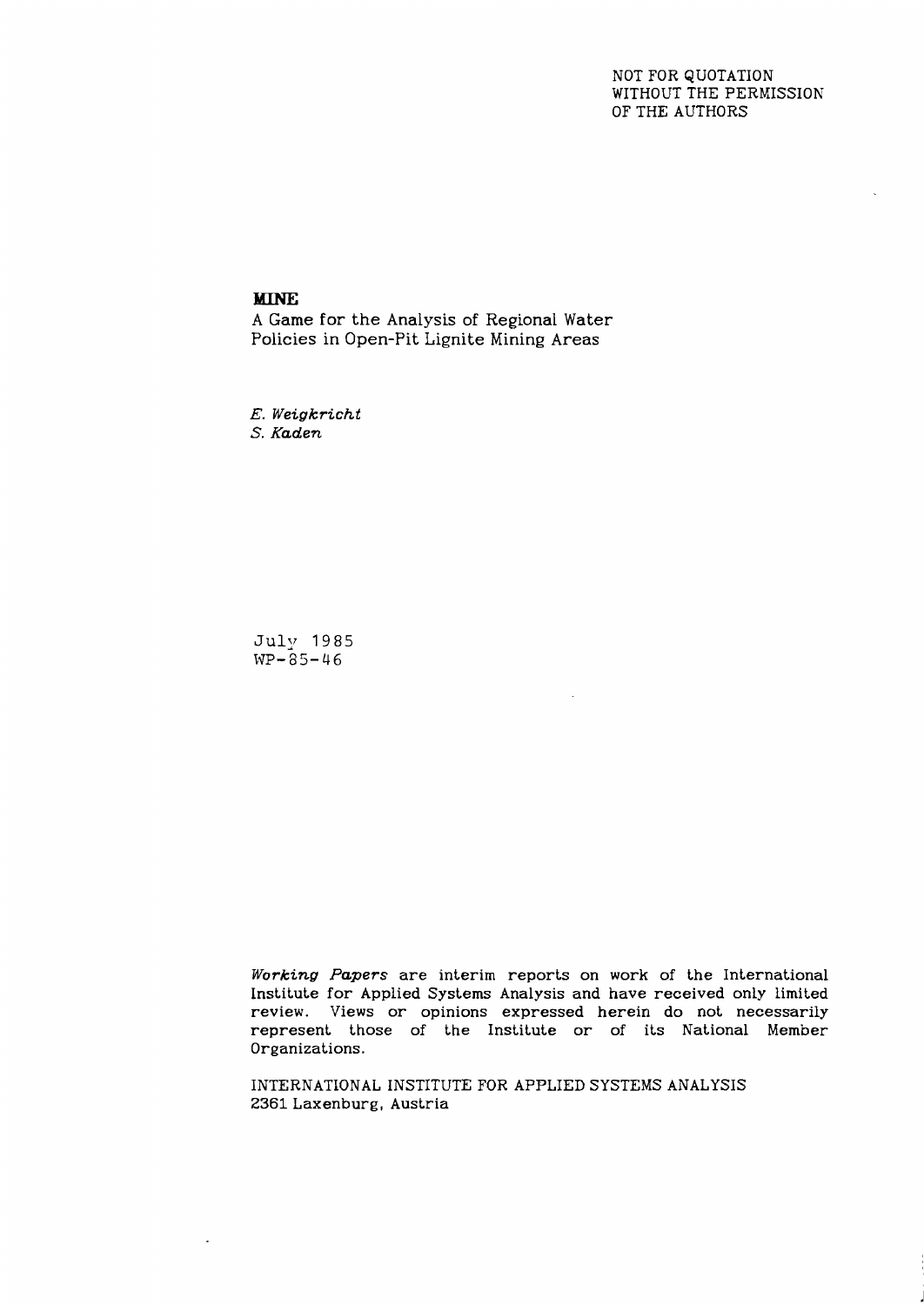#### **PREFACE**

The Regional Water Policies project of IIASA focuses on regions with intense socio-economic development where both groundwater and surfacewater are integrating elements of the environment.

Regions with open-pit lignite mining are one of the conspicuous examples of complex interactions in socio-economic and environmental systems. The activities of the mining industry interfere hardly with the interests of different water users in such regions, having severe repercussions on both the regional economy and on nature areas.

There is an apparent need for the analysis of long-term regional water policies to reconcile conflicting interest in regions with open-pit lignite mining, taking into account national socio-economical objectives. Within the Regional Water Policies project in collaboration with research institutes in the GDR and Poland methods and models are under development to support this analysis. Besides purely mathematical approaches, e.g. for multi-criteria analysis, less formal approaches are studied, considering behavioral aspects of the decision makers. One of these approaches is "gaming".

The paper describes the game MINE as a first attempt to apply "gaming". This work is done mainly by E. Weigkricht in partial fulfillment of her Diplom thesis at the Vienna University. It has been initiated and supported by Dennis Meadows within the Integrative and Special Studies project at IIASA.

S. Orlovski Project Leader Regional Water Policies Project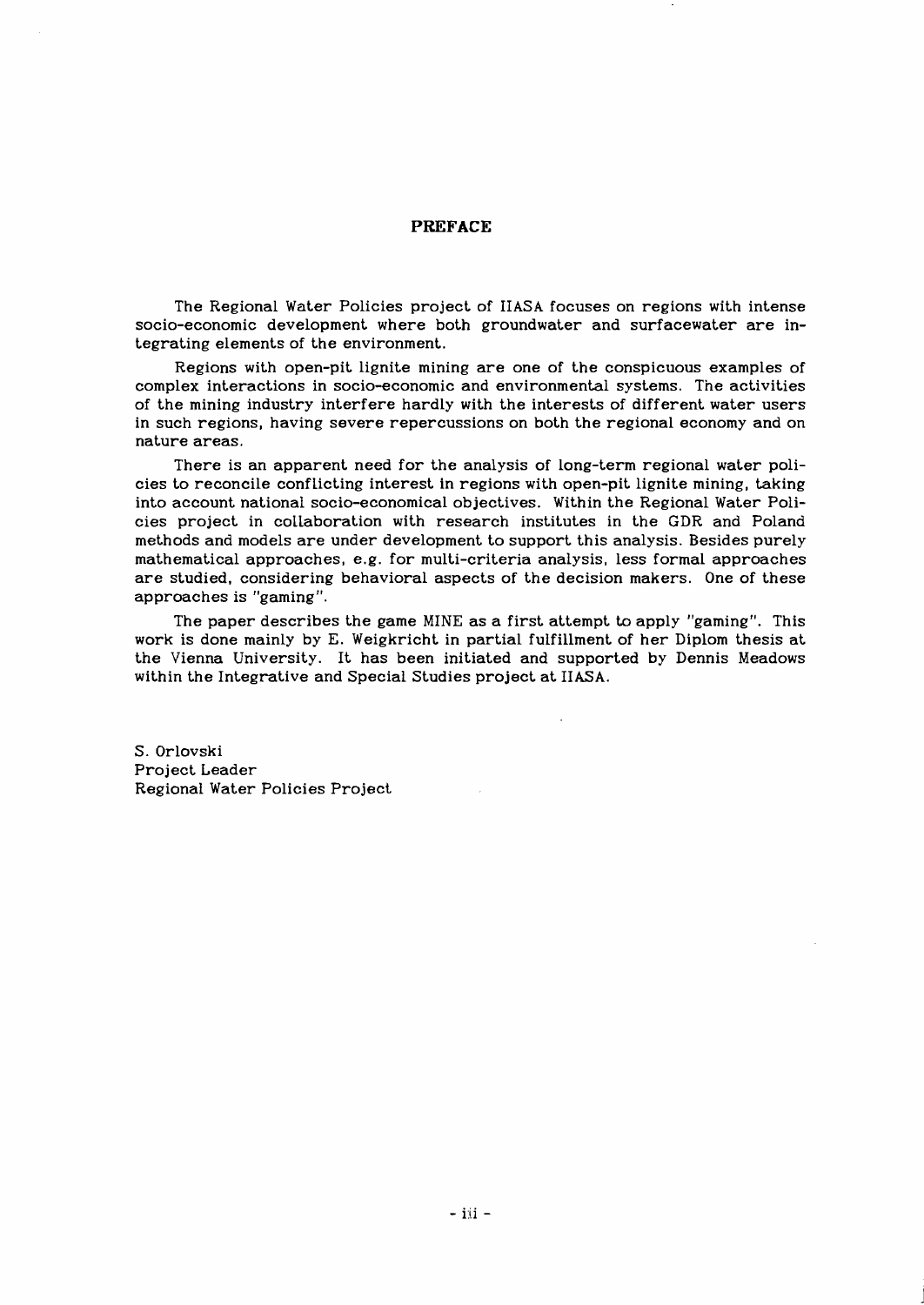# **ACKNOWLEDGEMENT**

 $\mathbb{Z}$ 

The authors express their gratitude to Dennis Meadows for the initiation of this work and the manifold valuable advice during its realization.

 $\sim$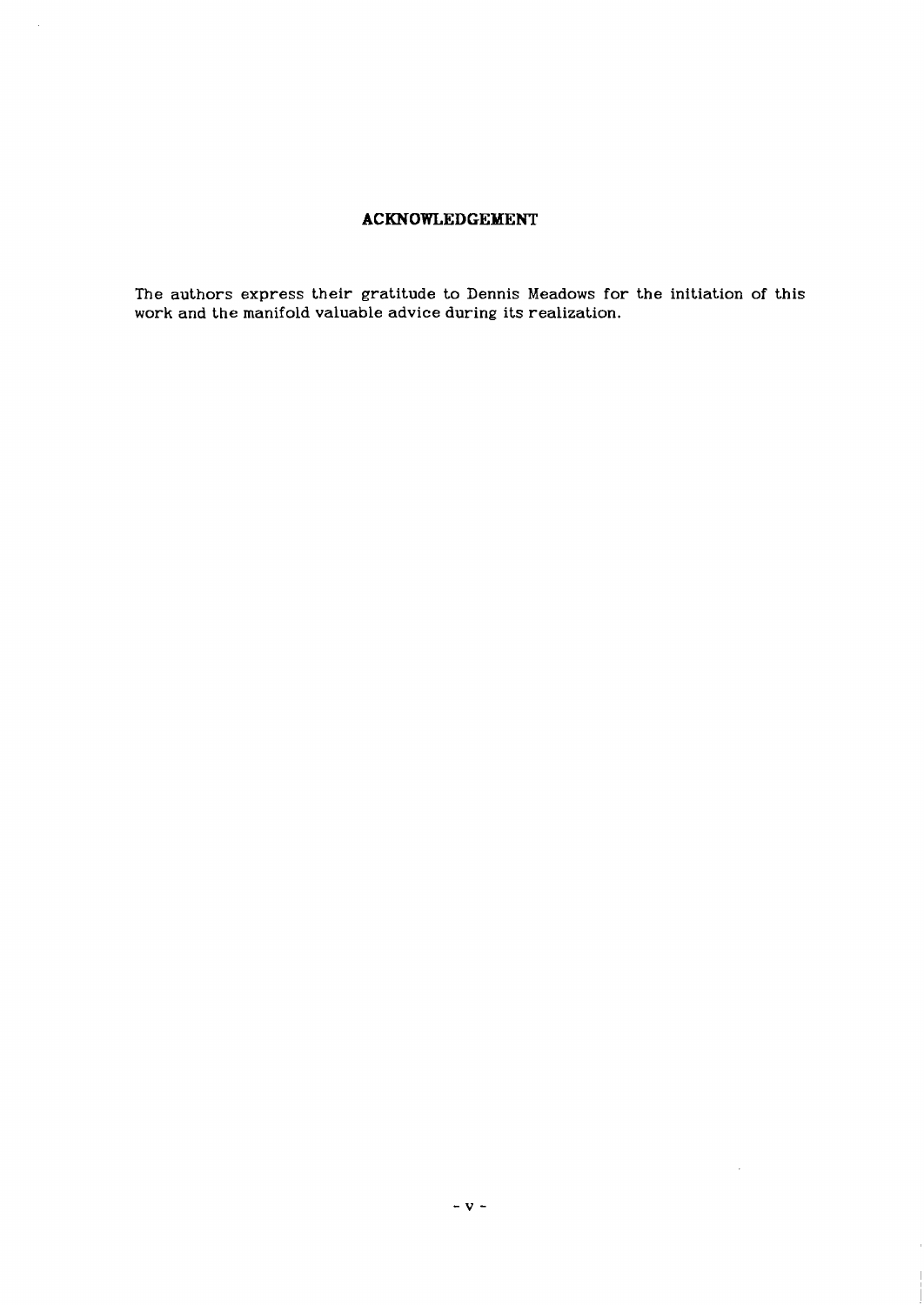# **ABSTRACT**

The game MINE has been developed for the analysis of regional water policies in open-pit lignite mining areas. It is implemented for a GDR test area. The purpose of the game is above all to teach decision makers and their staff in mining regions in order to get a better understanding of the complex interrelated socio-economic processes with respect to water management in such regions. The game is designed to be played by five groups of players representing municipal and industrial water supply, agriculture, environmental protection and lignite mining. Two versions are available, one in BASIC for simple micro-computers as the Apple I1 combined with a gaming board, another one in FORTRAN for the VAX or ALTOS combined with sophisticated color graphics.

The paper describes the game, its practical application and first experiences in playing the game.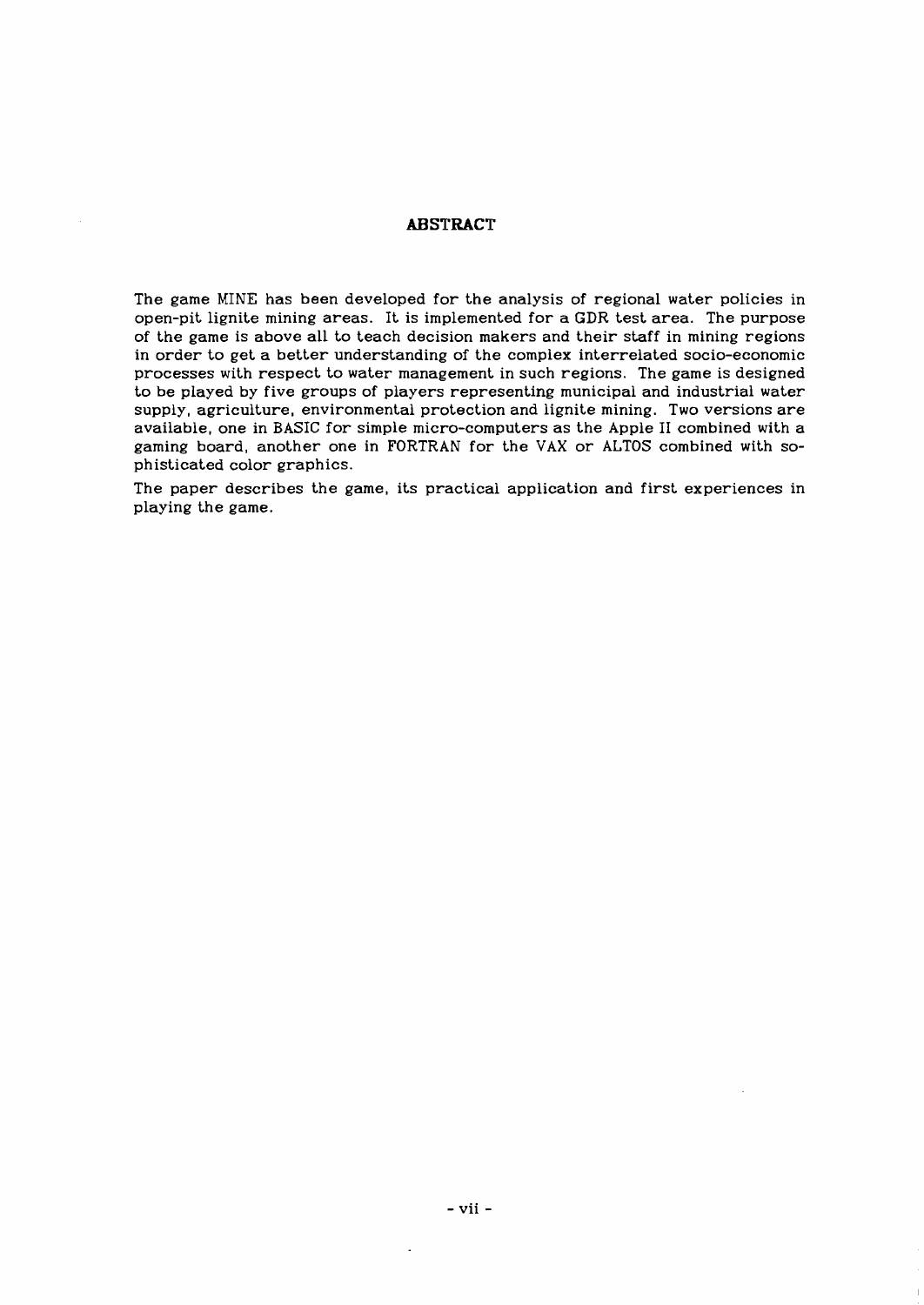# **TABLE OF CONTENTS**

| 1.                      | <b>BACKGROUND</b>                                                                            | $\mathbf{1}$                          |
|-------------------------|----------------------------------------------------------------------------------------------|---------------------------------------|
| 2.                      | PURPOSE OF THE GAME MINE                                                                     | 4                                     |
| 3.<br>3.1<br>3.2<br>3.3 | INSTRUCTIONS FOR THE GAME<br>Basic Rules<br>Goals and Roles for Players<br>Steps of the Game | 5<br>$\mathbf 7$<br>$\mathbf 7$<br>11 |
| 4.                      | DIFFERENT VERSIONS OF THE GAME                                                               | 12                                    |
| 5.                      | <b>EXPERIENCES</b>                                                                           | 13                                    |
| 6.                      | CONCLUSIONS                                                                                  | 15                                    |
| 7.                      | <b>REFERENCES</b>                                                                            | 16                                    |
|                         | APPENDIX A: An example                                                                       | 17                                    |
|                         | APPENDIX B: How to run the game                                                              | 21                                    |

 $\sim 10^{11}$  km  $^{-1}$ 

 $\mathcal{A}$ 

 $\bar{\tau}$  $\frac{1}{4}$  $\mathbf{I}$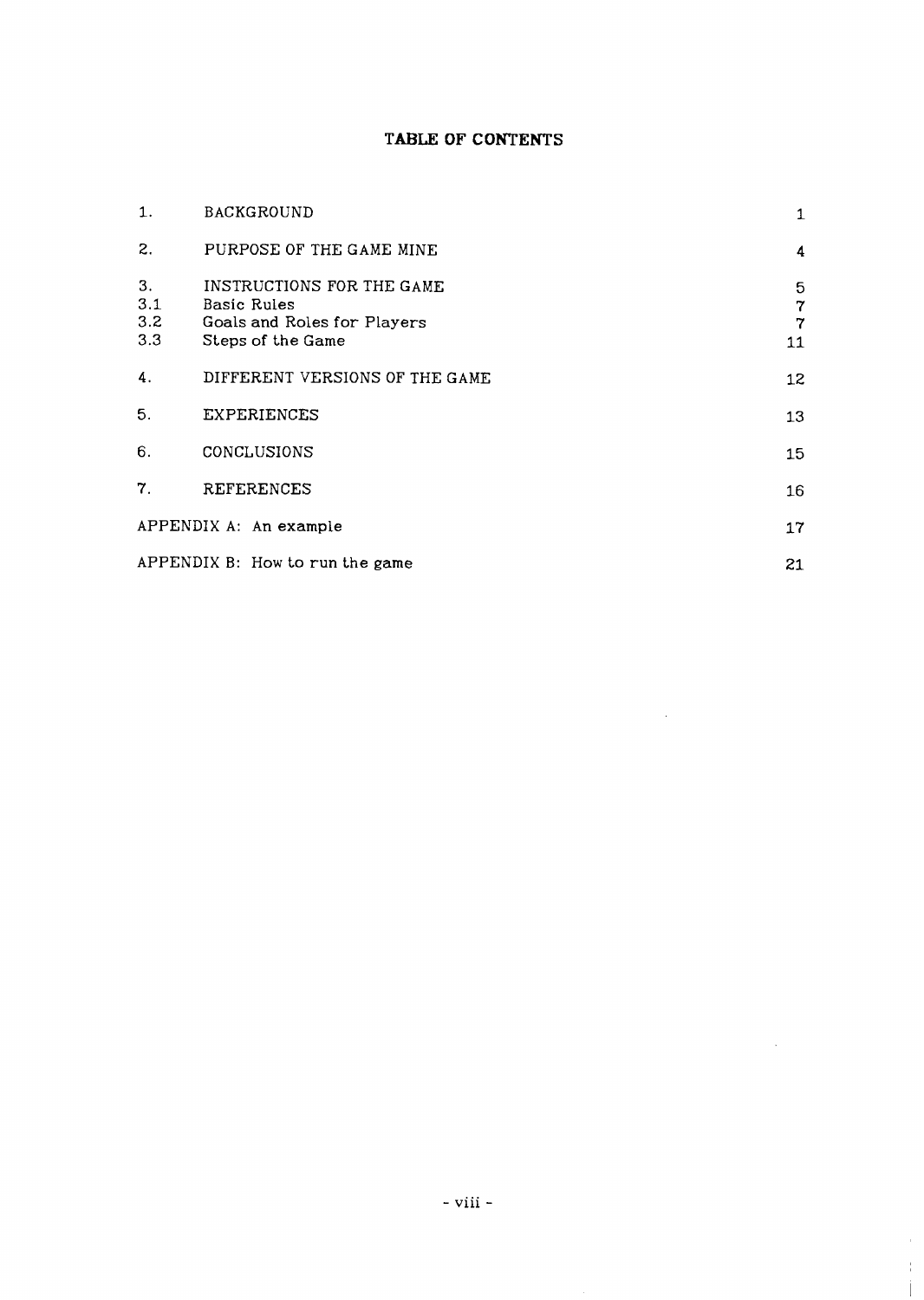#### **MINE**

A Game for the Analysis of Regional Water Policies in Open-Pit Lignite Mining Areas

## **E. Weigkricht and S. Kaden**

#### **1. BACKGROUND**

The impact of lignite mining on water resources creates significant conflicts between the different water users in mining regions. **A** detailed analysis is given by Kaden et al. 1985a,b. The most important interest groups consist of mining, municipal and industrial water supply groups in the region, and in many cases also down-stream water users, as well as agricultural groups and environmental protection areas. There is an apparent need for the analysis of long-term regional water policies to reconcile conflicting interests in regions with open-pit lignite mining.

The **IIASA** study "Water Policies: Regions with Open-Pit Lignite Mining" within the Regional Water Policies project is directed towards the development of methods and models to support such analysis. This research is based on a test area in the GDR, for a description see Kaden et al. 1985a. In Figure 1 a scheme of the test area is given, indicating both the interest groups and the control actions for regional water management.

Two principle problems have to be solved for the long-term development of open-pit lignite mining areas (Kadan et al. 1985a):

- 1. To find "good" long-term strategies oriented towards achieving a proper balance between national and regional economic needs, regional social needs and the regional preservation of the environment.
- **2.** To find and realize controlling policies in order to direct the regional development according to the estimated "good" long-term strategies.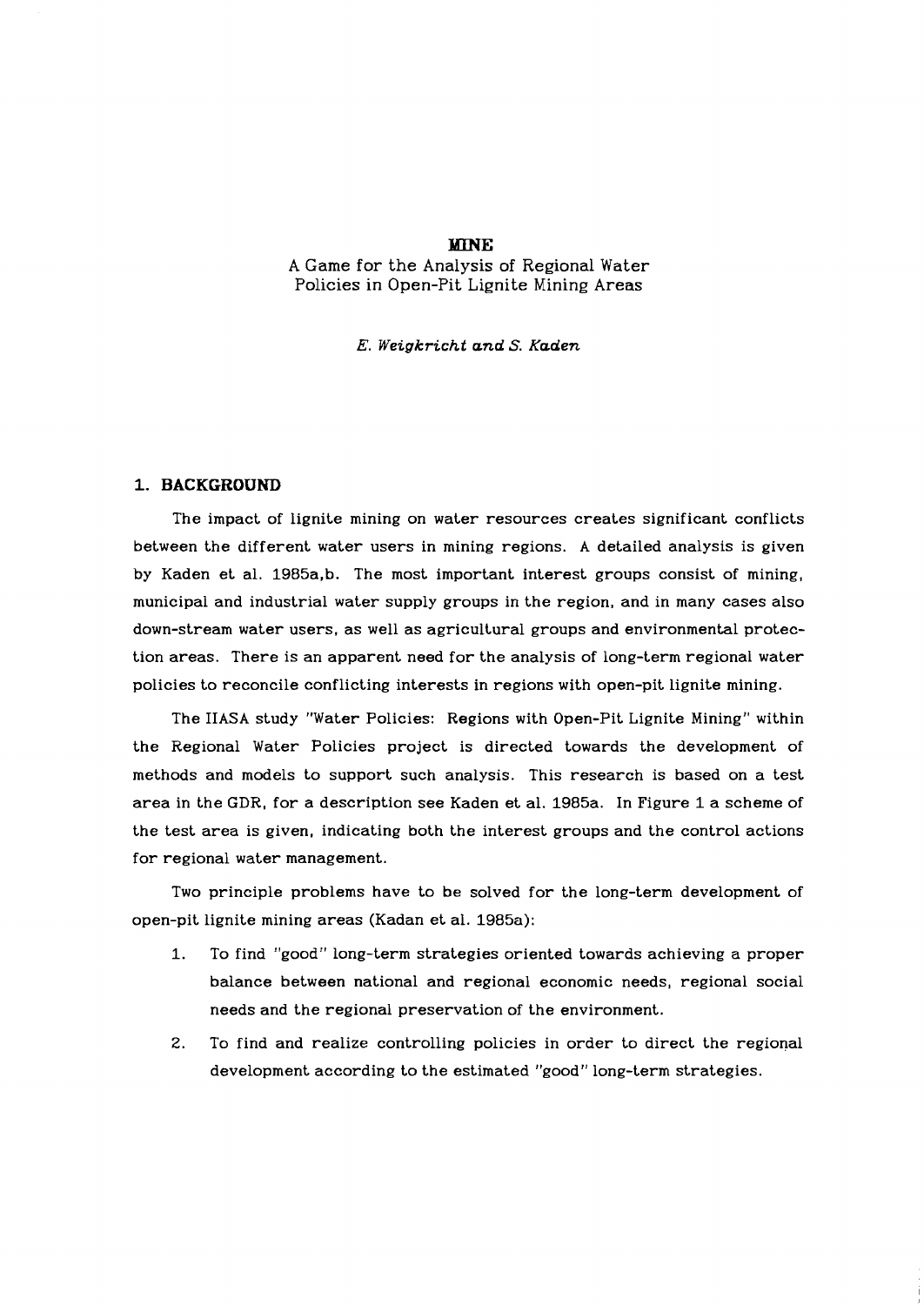

 $\ddot{\phantom{a}}$ 

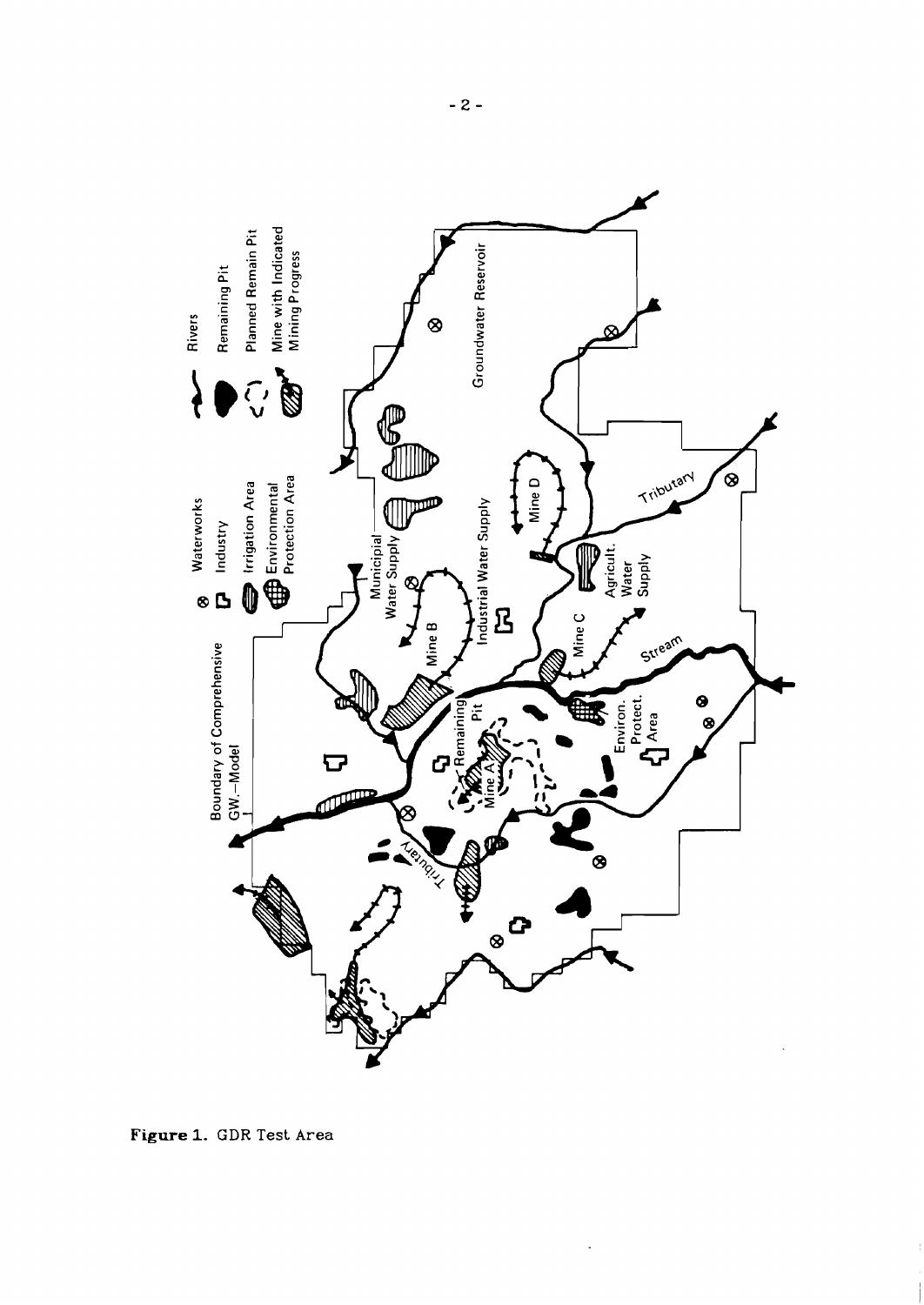Based on that the *first stage* of analysis is directed towards generating rational scenarios of the long-term regional development based on preferences of a Central Planning Authority. In the *second stage* feasible regulation policies are studied in order to direct the behavior of water users and consequently the regional development along the reference scenarios obtained at the first stage.

The fundamental tool for both stages of anaiysis is an appropriate model system suitable for analyzing long-term regional water policies. The methodological approach for such a system is described by Kaden et al. 1985a. To summarize, taking into account the policy-making reality related to long-term regional water management and planning two different step-sizes discretizing the *planning horizon T*  $(850 \text{ years})$  are considered:

- the *planning periods* between 1 and 15 years as the time step for principal **management/technological** decisions (e.g. water allocation from mines, water treatment)
- the *management periods* of one month for management decisions within one year related to short-term criteria as the satisfaction of monthly water demand.

Based on that the model system consists of two major components.

- the *planning model* for dynamic multi-criteria analysis for all planning periods in the planning horizon,
- the *management model* for the stochastic simulation of monthly systems behavior in the planning horizon.

Whereas the *first stage* of analysis is based on the application of purely mathematical tools the *second stage* has to consider behaviorai aspects by the help of less formal approaches. One attempt therefore is the application of "gaming". It opens an easy way for the involvement of the decision making process into mathematical modeling and improves the communication between scientists and decision makers.

The game MINE being described in the following is a first attempt to apply gaming for the problems under study. In developing the game we are following the basic four phases of game design (Greenblatt and Duke, 1980):

- (1) *Initiation:* take into consideration the nature of the client, the intended use, the constraints of costs and time, etc.
- *(2) Design:* develop the style and format of the game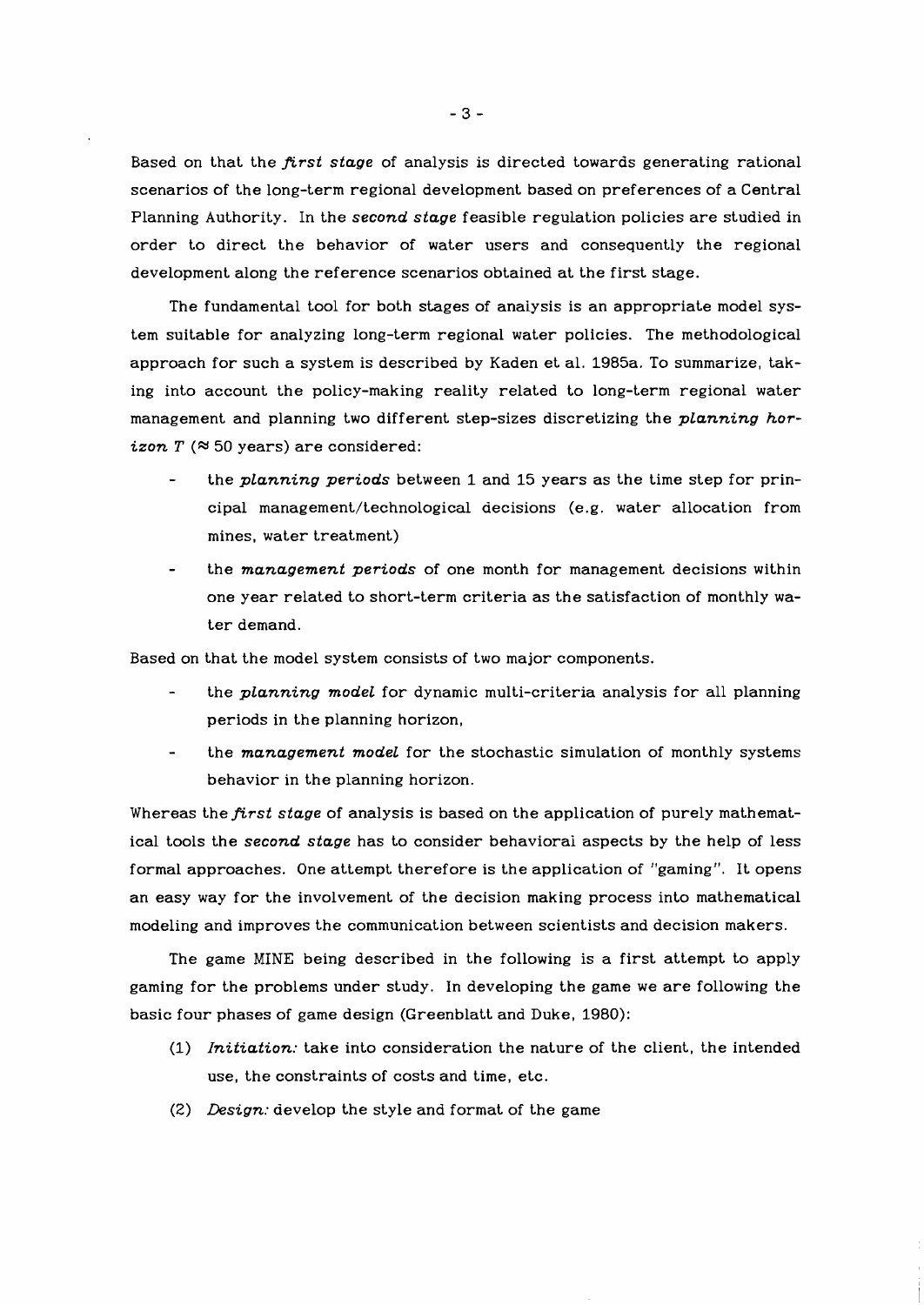- (3) *Construction:* create the game, load data, test
- (4) *Use.*

#### **2. PURPOSE OF THE GAME MINE**

According to Shubik 1983 the following five major subdivisions of gaming concerning its use may be distinguished:

- (1) *Training* : to illustrate some aspects without going into conceptual details
- (2) *Teaching* : to get across concepts and abstracts
- (3) *Operational gaming* : (a) policy formulation, (b) dress rehearsals, (c) gaming for sensitivity analysis and commentary on plans
- (4) *Experimentation* : (a) theory validation and (b) theory generation
- *(5) FLtures studies* : i.e., structural brain storming

The game MINE is designed for decision makers in open-pit mining areas to minimize pollution of water resources due to mining activities and to satisfy the water demand (using mine drainage water) with minimal cost. It should be played by the policy makers or the representatives of the different interest groups that are concerned. In order to simplify the game, a schematized policy-making process is assumed, see Figure 2.

The activities of each of the interest groups more or less modify the water resources system, and, at the same time, modify the conditions for the other water users. MINE should help to choose a policy in consideration of every interest group in the area, and, beyond that, of the desire to preserve natural ecosystems and recreational areas.

The players should learn:

- the interdependency between the different elements of the area,
- the consequences of the actions and decisions of the policy makers and the interest groups,
- all the different circumstances of a chosen policy,
- the necessary coordination of the demands and actions,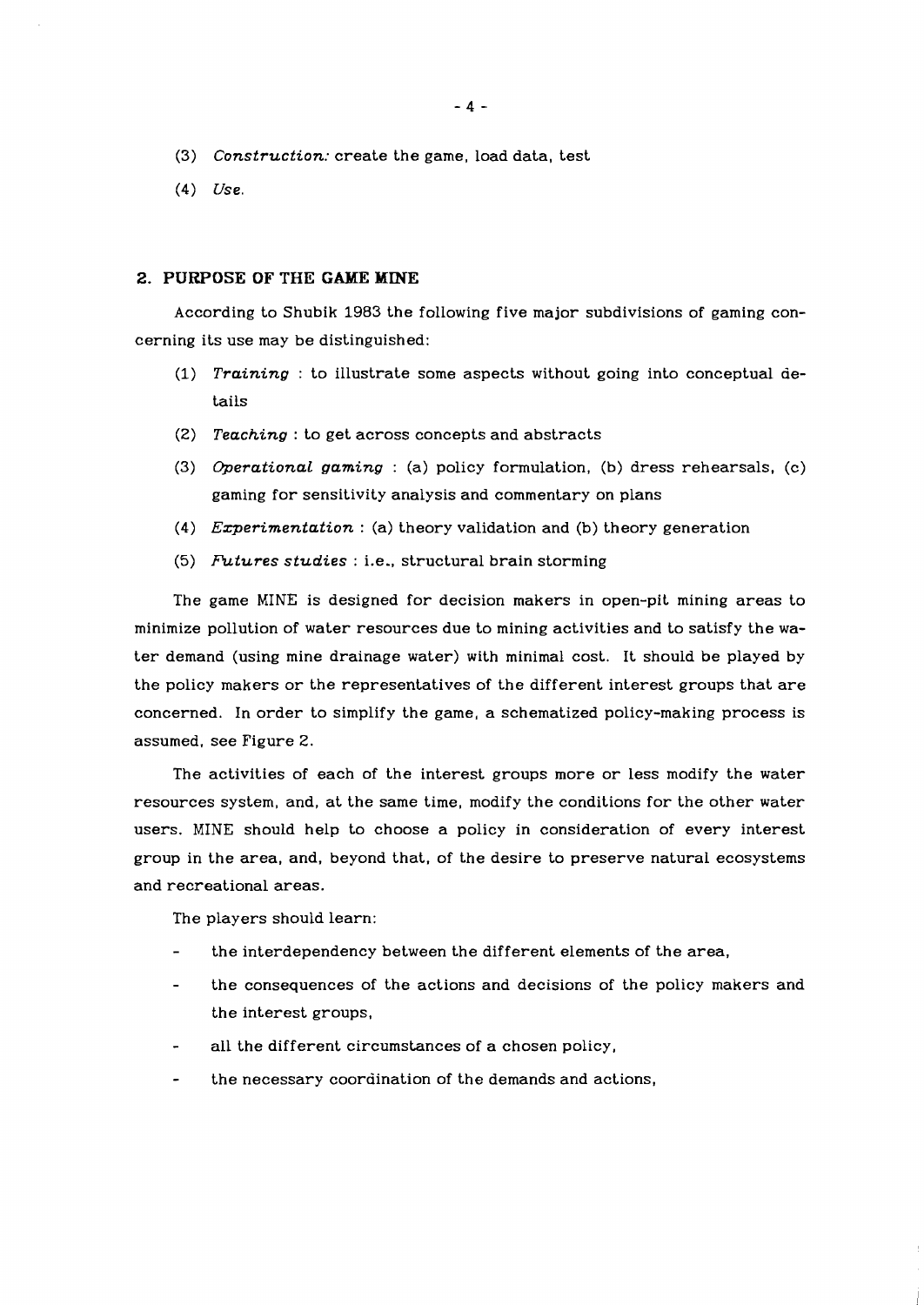

Figure 2. Schematized policy-making process

to pay attention also to the long-term consequences, to the global goal, to the reason of activities of other groups.

Consequently, MINE is first of all a *teaching game.* Its extension to an *operational game* will be decided based on practical experiences playing the game with decision makers. Other purposes of the game, with regard to the game operator and the scientists are:

- test, validation, verification of the model,
- new aspects on the decision making process: there may be elements that are not considered in the model, as well as psychological, social and subjective aspects that are difficult to quantify.

With this respect MINE may be viewed as an *ezperimental game.* 

# **3. INSTRUCTIONS FOR THE GAME**

The game is implemented for a test area in the **GDR.** 

We assume five players or playing groups (corresponding to the decision making process described in Figure 2), each group has at least one player: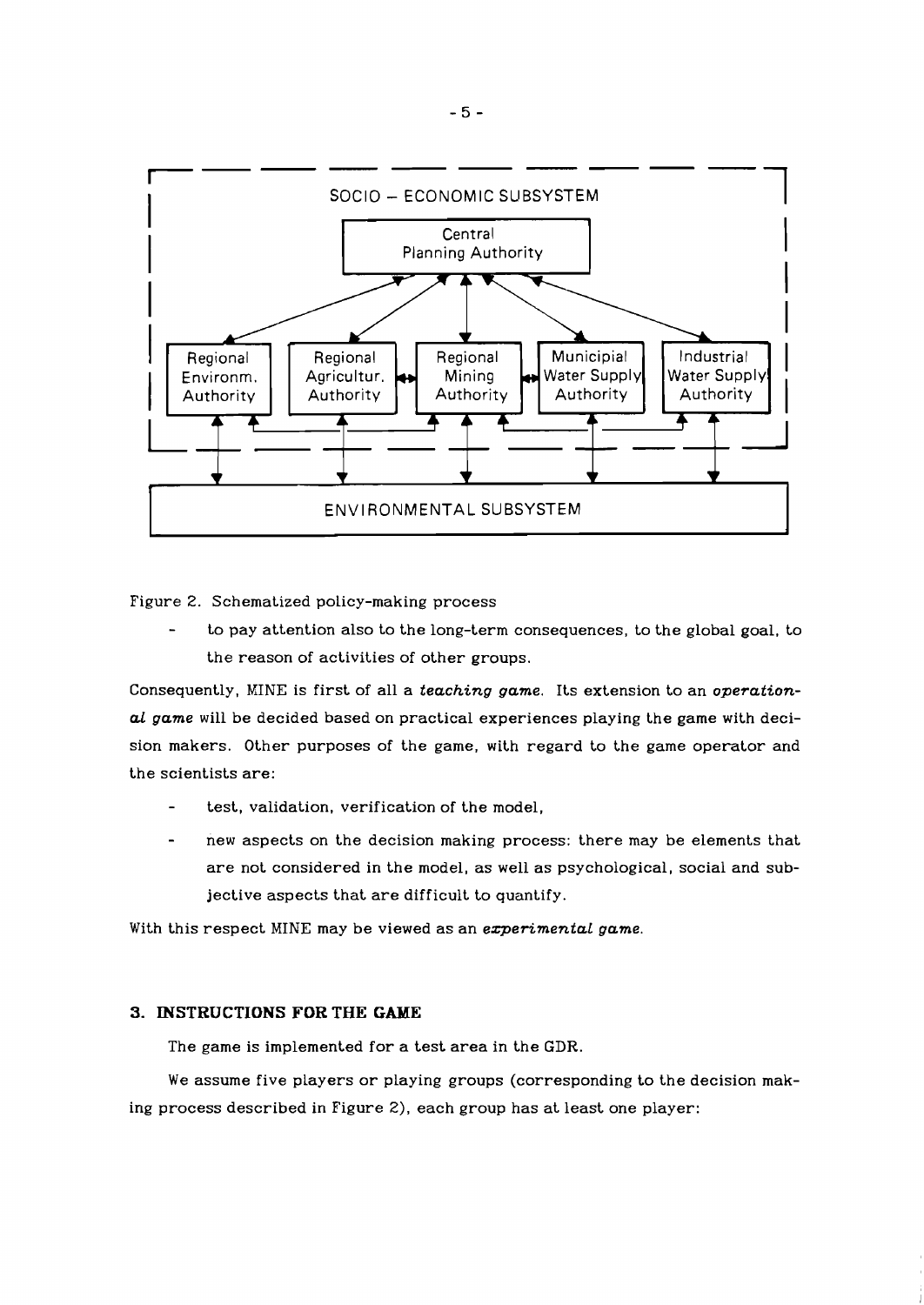- [I] *Municipality*
- [Z] *Industry*
- [3] *Agriculture* (irrigation; the water demand is increasing depending on mine drainage)
- [4] *Environmental protection area and Down-stream water user*
- [5] *Mining group representing the following mines:* 
	- Mine a (closes during the planning horizon and becomes a remaining pit),
	- Mineb,
	- Mine c,
	- Mine d is not working at the beginning of the game, water drainage has to be started before it opens.

There may be an additional group, representing the central planning authority, who is deciding in conflict situations. An other possibility is to make these decisions together, by vote.

The submodels of the game are based on the same mathematical models as the Decision Support Model System under development for the GDR test area. In Kaden et al. 1985a all models are described in detail.

The game is designed for 10 planning periods (cycles). In Table 1 the time steps are given.

| Planning<br>period | $1 \t2 \t3 \t4 \t5$ |   |                | 6    | $\sqrt{7}$     | 8  | 9  | 10 |
|--------------------|---------------------|---|----------------|------|----------------|----|----|----|
| Years              | $1 \quad 2 \quad 4$ | 6 | 8 <sup>1</sup> | 10   | 17             | 25 | 35 | 50 |
| Time<br>steps      | 1                   |   |                | 2222 | $\overline{7}$ | 8  | 10 | 15 |

|  |  |  | Table 1: Planning periods |
|--|--|--|---------------------------|
|--|--|--|---------------------------|

Mine a closes in period 10. Mine drainage for mine d may start in period 2, mining of mine d starts in period 4.

The operation of the game takes about five hours at maximum for the whole planning horizon.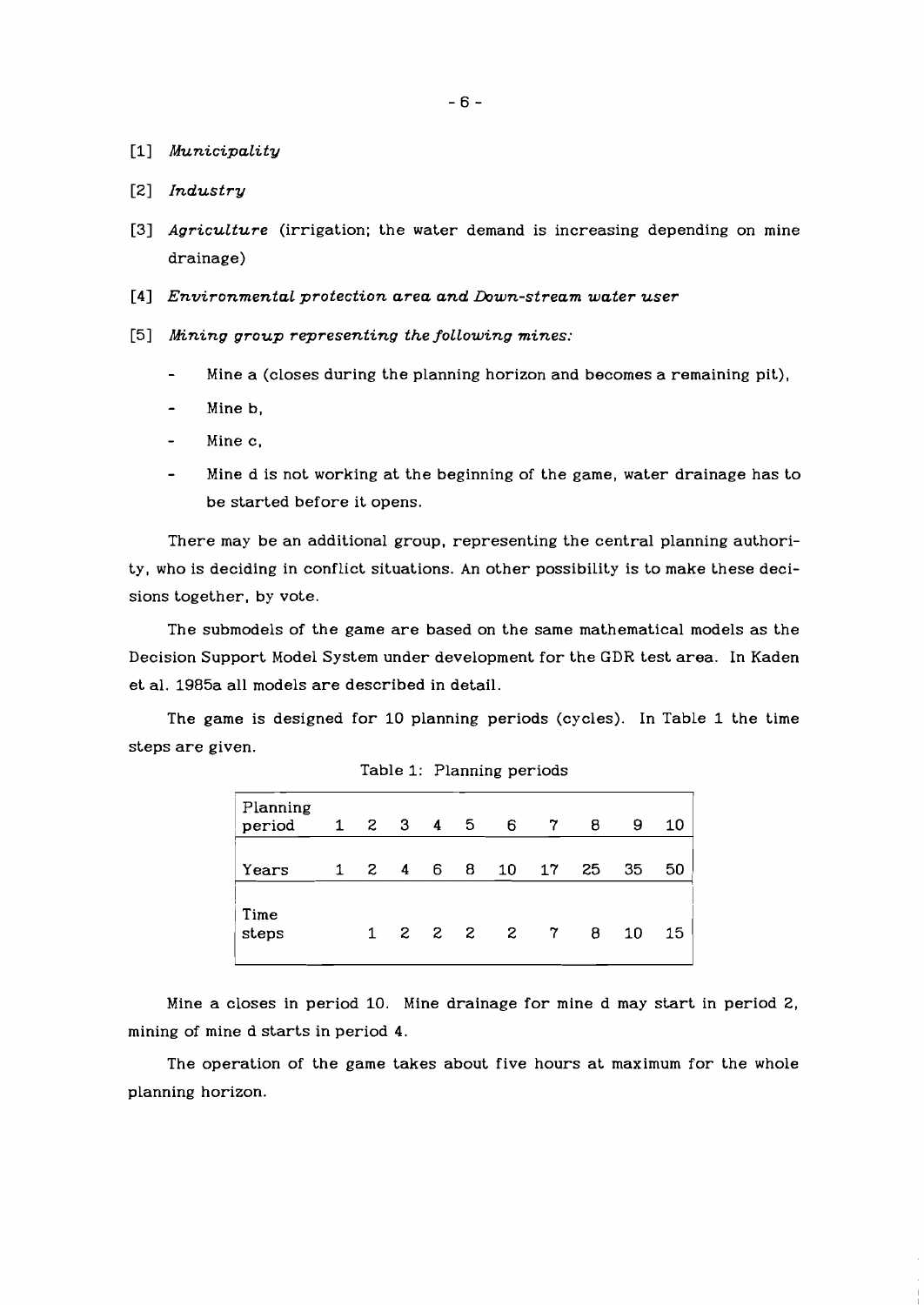To run the game, please refer to APPENDIX B.

# **3.1. Basic Rules**

There is a certain amount of water available in the region, provided by mine drainage, groundwater, remaining pit, river, tributary or water import. The users have a certain demand of water, that they should try to satisfy with the water being available. They have to decide how much water they would like to have from where. The mining people decide about the amount of lime they are adding to the water (which could influence the possibilities of water allocation, because the users have to satisfy certain quality restrictions) and where they are releasing the water not being used (the mines have to be "empty" of water at the end of each period). After this, if no constraint is violated, the results per year of the last playing period, and the accumulated results of the periods already being played are printed. If some constraints are violated (this happens usually, when no attention is paid to the decisions of the other players), the decisions have to be taken together (the majority decides) or an other playing group, the central planning authority, can join the game and decides, what strategy would be the best and which are the priorities.

#### **3.2. Goals and Roles for the Players**

The criteria for the quality of the decisions are economic criterias (cost, benefits), the satisfaction of the demands, and the quality of the water. Consider that these are long term and global goals: for example the decisions in a playing period where one has higher costs than necessary, but the total costs of the whole horizon are quit low, are better than decisions, where all the interest groups try to minimize their own costs. Notice that you should not play against each other, but that you have a common goal.

#### *[I] Municipality*

Your objective is to provide water for the municipal drinking water supply and to minimize costs (with regard to the total costs and the satisfaction of all water users).

Your water demand can be satisfied by the following water allocations: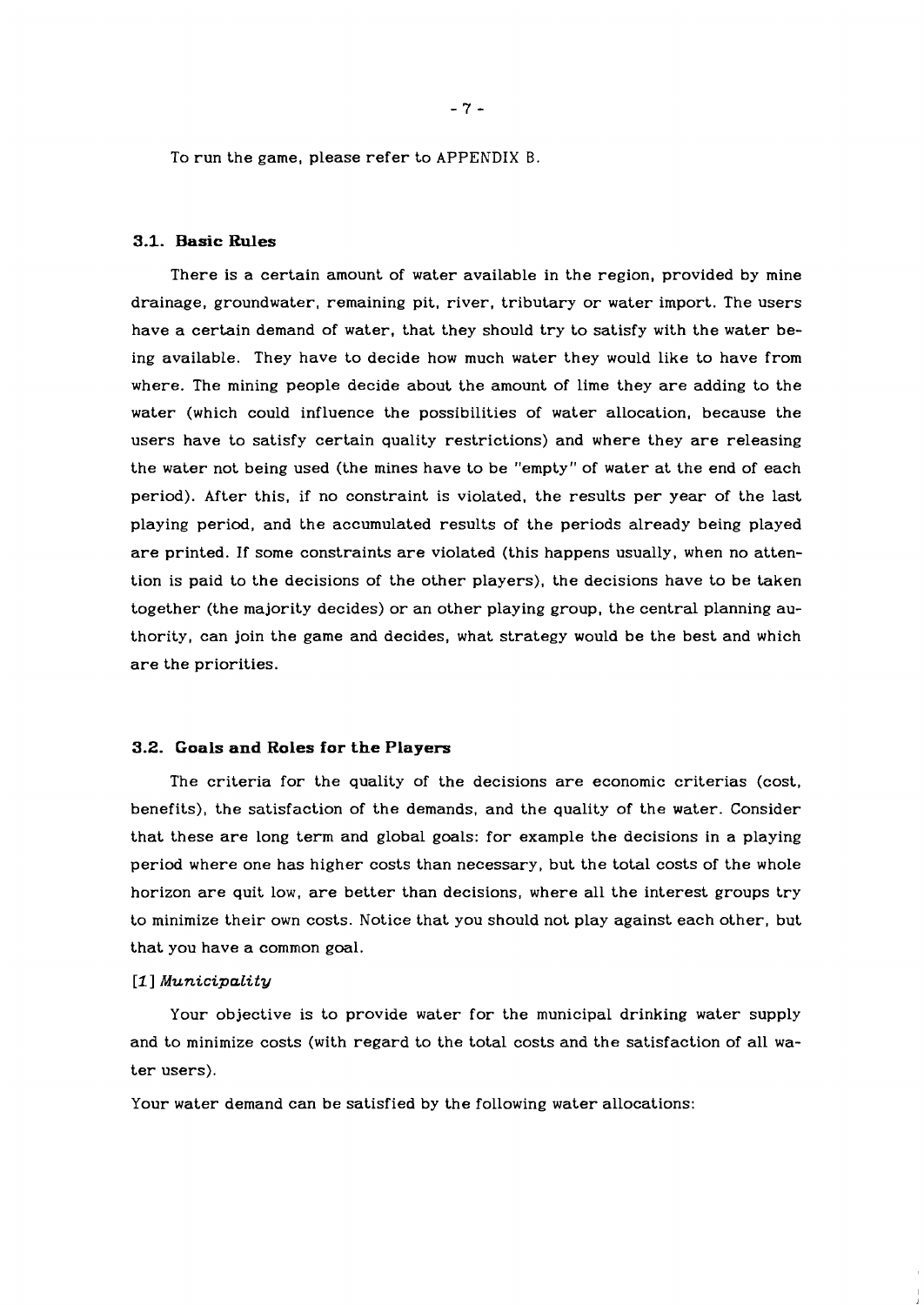- $g -$  groundwater extraction
- $im$  water import into one region
- $b d$ rainage water from mine b
- $s stream$ .

The following pipe capacity restrictions have to be considered: Table 2: Capacity of pipelines for municipal water supply  $(m^3/\text{sec.})$ .

|                           | Period                                        |  |  |  |  |  |                                 |  |      |  |  |  |
|---------------------------|-----------------------------------------------|--|--|--|--|--|---------------------------------|--|------|--|--|--|
|                           | $\overline{z}$                                |  |  |  |  |  | 3 4 5 6 7 8 9                   |  | -10- |  |  |  |
|                           |                                               |  |  |  |  |  |                                 |  |      |  |  |  |
|                           |                                               |  |  |  |  |  |                                 |  |      |  |  |  |
|                           | $\text{im}$ 0 0 0 0.5 0.5 0.5 0.5 0.5 0.5 0.5 |  |  |  |  |  |                                 |  |      |  |  |  |
| $\mathbf{A}$ $\mathbf{A}$ |                                               |  |  |  |  |  | 0 0 0.5 0.5 0.5 0.5 0.5 0.5 0.5 |  |      |  |  |  |

Example : in the first period the maximum water allocation from the stream is  $0.5 m^3$ /sec.

As the drinking water supply is very important, you have the highest priority, i.e. to decide first. (It has to be proven whether this is a realistic assumption!).

**[Z]** *Industry* 

Your objective is to satisfy the industrial water demand and to minimize costs (with regard to the total costs and the satisfaction of all water users).

Your water demand can be satisfied by the following water allocations:

s - stream

- <sup>c</sup> drainage water from mine c
- $d d$ rainage water from mine d.

You have to consider the following pipe capacity restrictions:

Table 3: Capacity of pipelines for industrial water supply  $(m^3/\text{sec.})$ .

| Period |  |  |  |                                                     |  |  |  |  |  |  |  |  |
|--------|--|--|--|-----------------------------------------------------|--|--|--|--|--|--|--|--|
|        |  |  |  | 1 2 3 4 5 6 7 8 9 10                                |  |  |  |  |  |  |  |  |
|        |  |  |  | S 3 3 3 3 3 3 3 3 3 3 3 4 0 0 1 1.1 2 2 2 2 2 2 0.3 |  |  |  |  |  |  |  |  |
|        |  |  |  |                                                     |  |  |  |  |  |  |  |  |
|        |  |  |  |                                                     |  |  |  |  |  |  |  |  |
|        |  |  |  |                                                     |  |  |  |  |  |  |  |  |

Example : in the last period the maximal water allocation from mine d is 0.3  $m<sup>3</sup>/sec$ . You have second priority after drinking water supply. Notice that your used water is of a bad quality and is released into the tributary.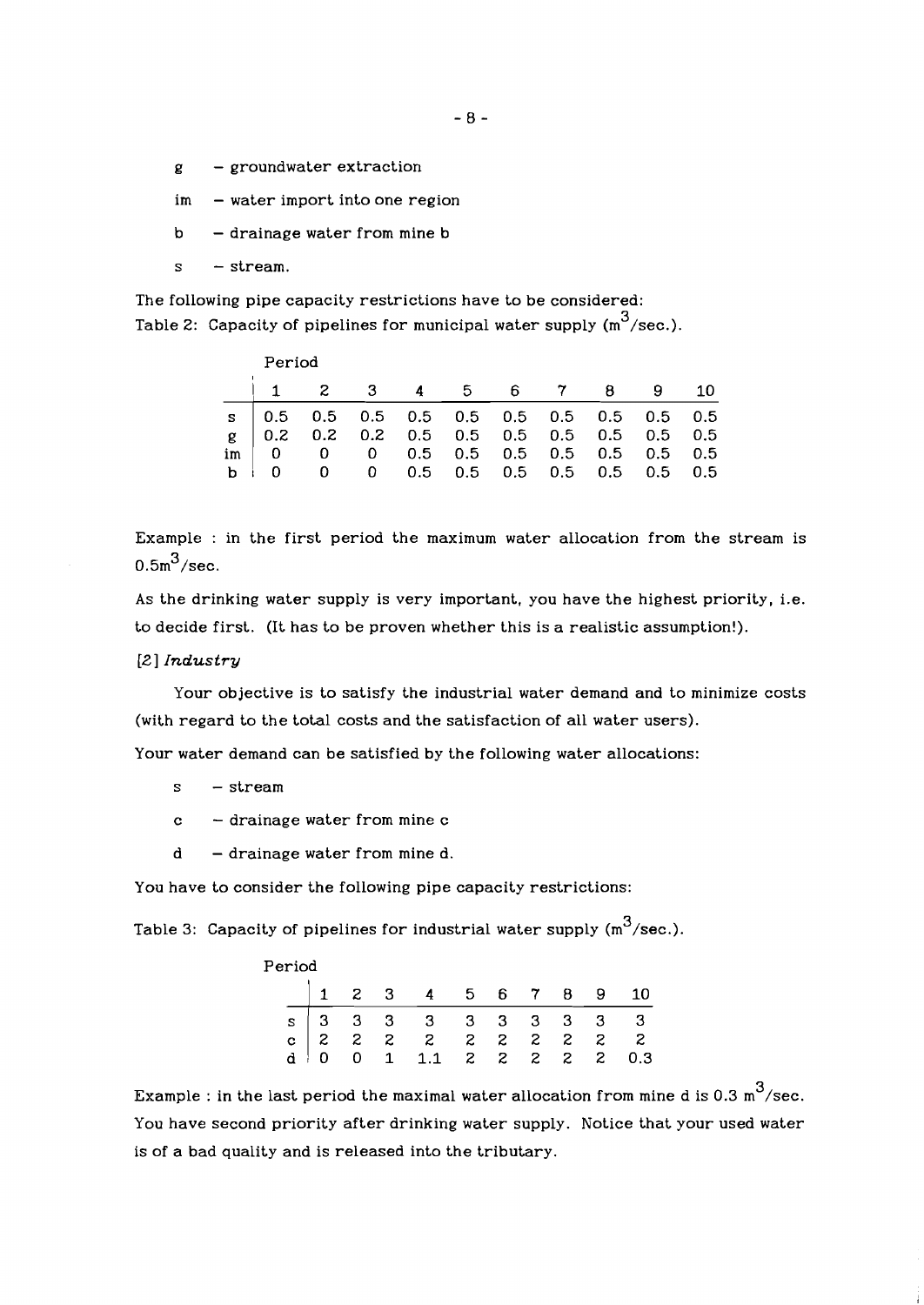#### *[3] Agriculture*

Your objective is to satisfy the agricultural water demand (depending on the groundwater table, itself depending on the drainage activities of the mines) and to minimize costs (with regard to the total costs and the satisfaction of all water users).

Your water demand can be satisfied by the following water allocations:

- s stream
- <sup>c</sup> drainage water from mine c
- $d d$ rainage water from mine d.

The following pipe capacity restrictions are valid:

Table 4: Capacity of pipelines for agricultural water supply  $(m^3/sec.).$ 

| Period |  |                        |  |  |  |  |  |  |  |  |
|--------|--|------------------------|--|--|--|--|--|--|--|--|
|        |  | $1$ 2 3 4 5 6 7 8 9 10 |  |  |  |  |  |  |  |  |
|        |  |                        |  |  |  |  |  |  |  |  |
|        |  |                        |  |  |  |  |  |  |  |  |
|        |  |                        |  |  |  |  |  |  |  |  |

You have priority **3.** You don't have any demand at the beginning, but because of the mining activities, your demand is increasing (especially when mine d is going into operation).

#### *[4] Environmental protection area and Down-stream water user*

Your objective is to satisfy the water demand of the environmental protection area (take care of the quality). The down-stream water user are getting the water left in the stream (the quality depends on the quality of the water released from mines and industry). Try also to minimize total costs.

Your water demand can be satisfied by the following water allocations:

- $p -$  remaining pit (after closing of mine a)
- $c -$  drainage water from mine  $c$

You have to consider the following pipe capacity restrictions:

Table 5: Capacity of pipelines for environmental protection  $(m^3/\text{sec.})$ .

|  | Period               |  |  |  |  |  |  |  |                                                                                                                                                           |  |  |  |
|--|----------------------|--|--|--|--|--|--|--|-----------------------------------------------------------------------------------------------------------------------------------------------------------|--|--|--|
|  | 1 2 3 4 5 6 7 8 9 10 |  |  |  |  |  |  |  |                                                                                                                                                           |  |  |  |
|  |                      |  |  |  |  |  |  |  | $\begin{array}{c ccccccccc}\np & 0 & 0 & 0 & 0 & 0 & 0 & 0 & 0.2 & 0.3 & 0.5 \ c & 0.1 & 0.1 & 0.1 & 0.2 & 0.2 & 0.3 & 0.3 & 0.2 & 0.1 & 0.05\end{array}$ |  |  |  |
|  |                      |  |  |  |  |  |  |  |                                                                                                                                                           |  |  |  |

 $\mathbf{r}$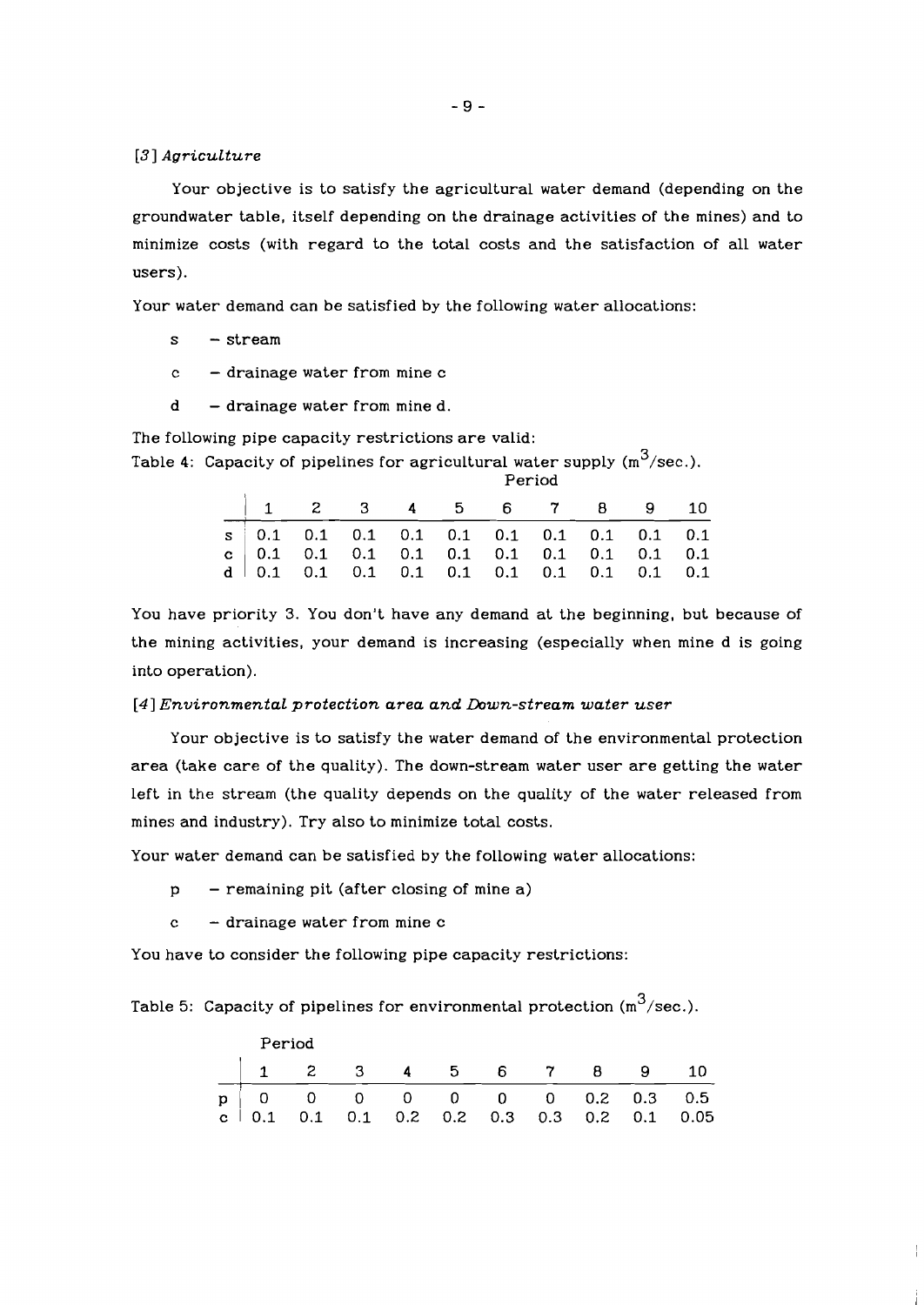Notice that you have no priority at all. If you order more water than left, the constraints are not satisfied and the decisions have to be made a second time all together.

## **[5]** *Mining group*

You have to allocate the mine drainage water with regard to the minimum of total costs for mine water drainage and allocation. You can sell your water, if an other user requires it, and if the quality is good enough. You can add lime hydrate for water treatment so that the quality becomes better. The water that you could not sell to the users has to be released into the river; if it is of bad quality, you have to pay a fine for that.

You have to allocate the amount of lime that has to be added. For the possibilities of water allocation see Table 6 below.

Table 6: Capacity of pipelines for mine water allocation  $(m^3/\text{sec.})$ .

|                   |              | Period |     |             |              |                  |                  |              |              |                  |  |  |  |
|-------------------|--------------|--------|-----|-------------|--------------|------------------|------------------|--------------|--------------|------------------|--|--|--|
|                   | $\mathbf{1}$ | 2      | 3   | 4           | 5            | 6                | 7                | 8            | 9            | 10               |  |  |  |
| $\alpha, \beta^*$ |              |        |     |             |              |                  |                  |              |              |                  |  |  |  |
| a,s               | 4.1          | 3.9    | 3.3 | 2.8         | 2.2          | 1.8              | 1.5              | 0            | 0            | 0                |  |  |  |
| a,ex              | 1.8          | 1.7    | 1.2 | 1.4         | 1.4          | 1.6              | 1.5              | 0            | 0            | 0                |  |  |  |
| b,s               | 3            | 3.2    | 3.4 | 3.5         | 3.9          | 4.1              | 5                | 6.4          | 5.4          | 3                |  |  |  |
| b,p               | 1.2          | 1.3    | 1.5 | 1.6         | 1.9          | $\boldsymbol{z}$ | $\boldsymbol{z}$ | $\mathbf{z}$ | $\mathbf{z}$ |                  |  |  |  |
| b,ex              | 1.2          | 1.3    | 1.5 | 1.6         | $\mathbf{z}$ | $\mathbf{z}$     | $\boldsymbol{z}$ | $\mathbf{z}$ | $\mathbf{z}$ | $\boldsymbol{z}$ |  |  |  |
| c,s               | 2.1          | 2.3    | 2.7 | 2.3         | 2.5          | 2.6              | 2.8              | 2.9          | 3.2          |                  |  |  |  |
| d,s               | 0            | 0      | 1   | 1.1         | 3.8          | 3.9              | 4.3              | 4.3          | 3.1          | 0.3              |  |  |  |
| d,ex              | 0            | 0      | 0   | 0.9         | 1.9          | $\boldsymbol{z}$ | $\boldsymbol{z}$ | 1.5          | 0            |                  |  |  |  |
| p,s               | 0            | 0      | 0   | $\mathbf 0$ | 0            | 0                | 0                | 0.5          | $\mathbf{1}$ | 1.5              |  |  |  |
| s,p               | $\mathbf 0$  | 0      | 0   | $\mathbf 0$ | 0            | 0                | 0                | 4            | 4            | 4                |  |  |  |

\*  $\alpha$ , $\beta$  means from  $\alpha$  to  $\beta$ .

Example : the maximum amount of water from mine b to export in the first period is 1.2  $m^3$ /sec.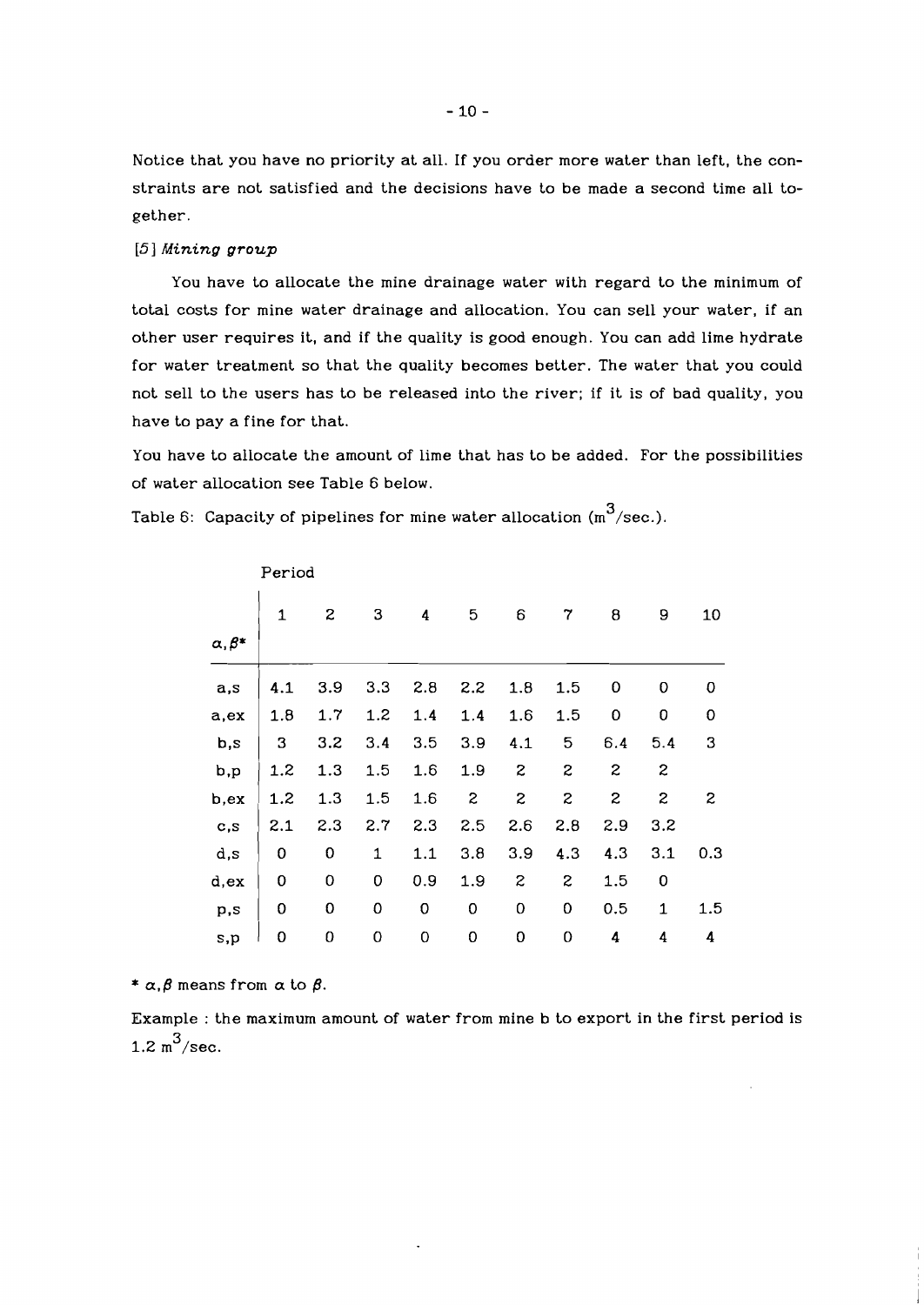#### **3.3. Steps** of **the 'Game**

For each planning period the following steps have to be done:

(1) Calculation and output of water allocation, i.e. quantity and quality of water being available in the current playing period.

(2) Calculation and output of the water demand for each user.

(3) Input of the decision of the water users about the water allocation through the different pipelines according to their priority (MINE version 1 : fill out the corresponding form, see APPENDIX A);

(4) Check of the constraints 1:

- water demand less or equal pipeline capacities,
- sum of demand from different mines less or equal than water in mine,
- water table in remaining pit greater or equal 110 m,
- water quality of municipality ok?

(5) If the constraints 1 were not ok, go back to point 3 and make a coordinated decision.

(6) Output of the amount of water left in the mines (the mines have to be "empty" at the end of each playing period).

(7) Input of the decisions of the mining group:

- the amount of lime that has to be added,
- allocation of the rest of water in the mines (possible allocations are export, release to the stream or to the remaining pit).

(8) Check of the constraints 1: if not ok, go back to point 3 and make a coordinated decision.

(9) Check of the constraints 2:

- are the water quality for the different user, of the exported water and of the water discharged into the stream within the limits,
- are the mines "empty" (water balance),
- is the water treatment over the limit?

(10) If the constraints 2 are not ok, go back to point 3 and make a coordinated decision.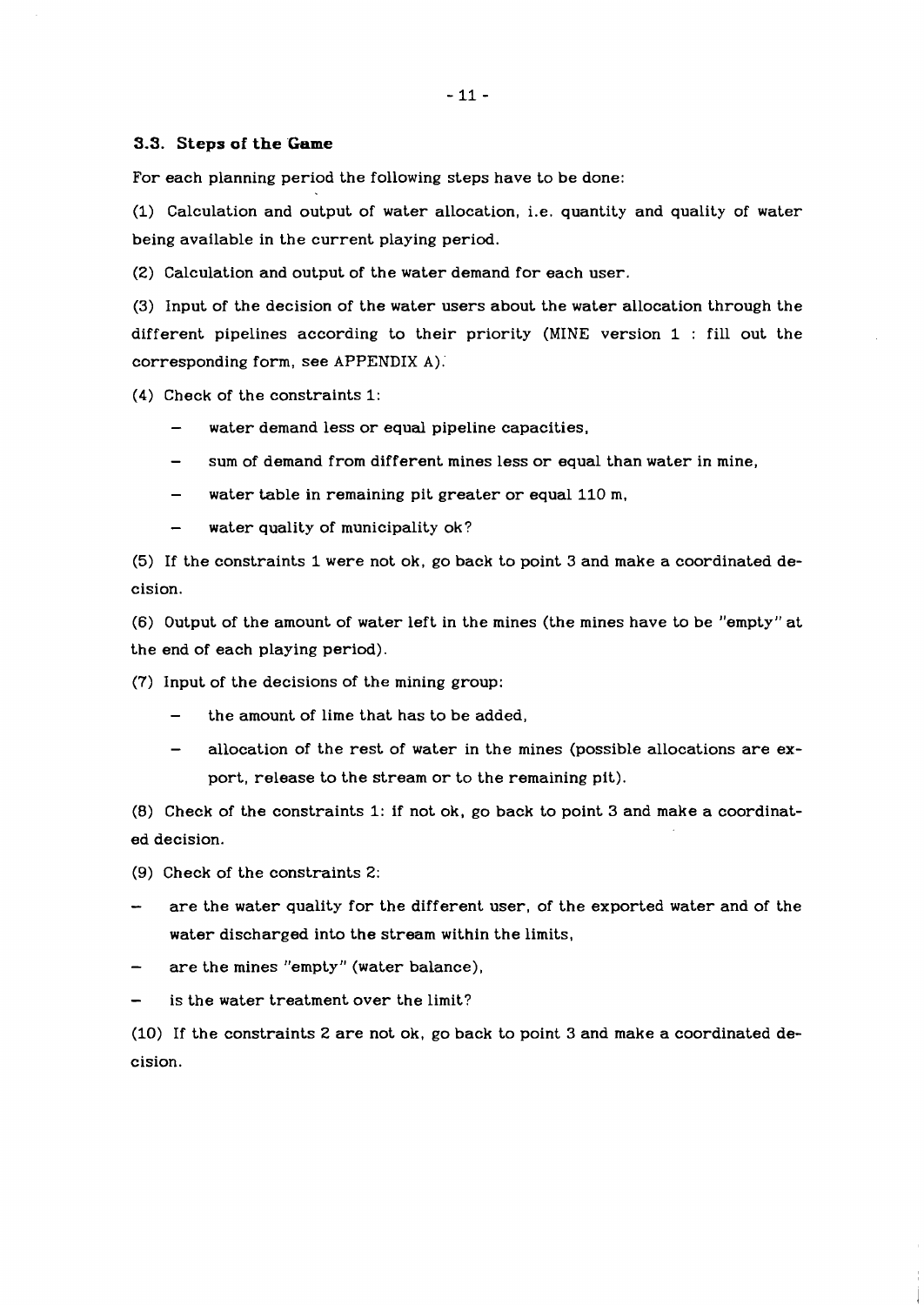(11) Calculation and output of the qualities of all water allocations (mines, stream, groundwater).

(12) Calculation and output of the results per year of the last playing period:

- the costs for all users and the different mines,
- the degree of satisfaction of the users,
- the quality satisfaction of remaining pit, stream and environmental protection area.

(13) Calculation and output of the total results of the periods played up to now: costs and satisfaction of the demand.

(14) Next playing period.

# **4. DIFFERENT VERSIONS OF THE GAME**

The first version of the game  $-$  MINE 1  $-$  was implemented in BASIC on an AP-PLE IIe, so that it can be used on a wide variety of small microcomputers. For example it has also been implemented on a NEC/PC 8201A, easily portable because of its small size. A playing board with appropriate pieces is associated to the computer. During the game, the players are sitting around the board, filling out different forms with their decisions. The computer with the model is running in the background, the input of the decisions is made by the game operator. The communication between model and decision makers is realized by pieces moved on the board. All model outputs as allocation and quality of water, results, etc. are printed on an additional printer.

The second version  $-$  MINE  $2 -$  is implemented in FORTRAN 77 on the VAX and the ALTOS. **A** graphic terminal can be associated, that corresponds **to** the board in MINE 1. The input of the decisions is made by the players or by the game operator on the computer.

The gaming board for MINE 1 and the graphic schema for MINE 2 represent a schematical map of the test area (see Figure 3). They also show the stream, the two tributaries, the groundwater extraction possibility, the possibility of import and export. The lines between these items represent the pipelines for water allocation.

On *the board,* water is represented by coins with different amounts, the quality is represented by icons of different colors. Those pieces are moved around by the players and replaced by the game operator after each playing period.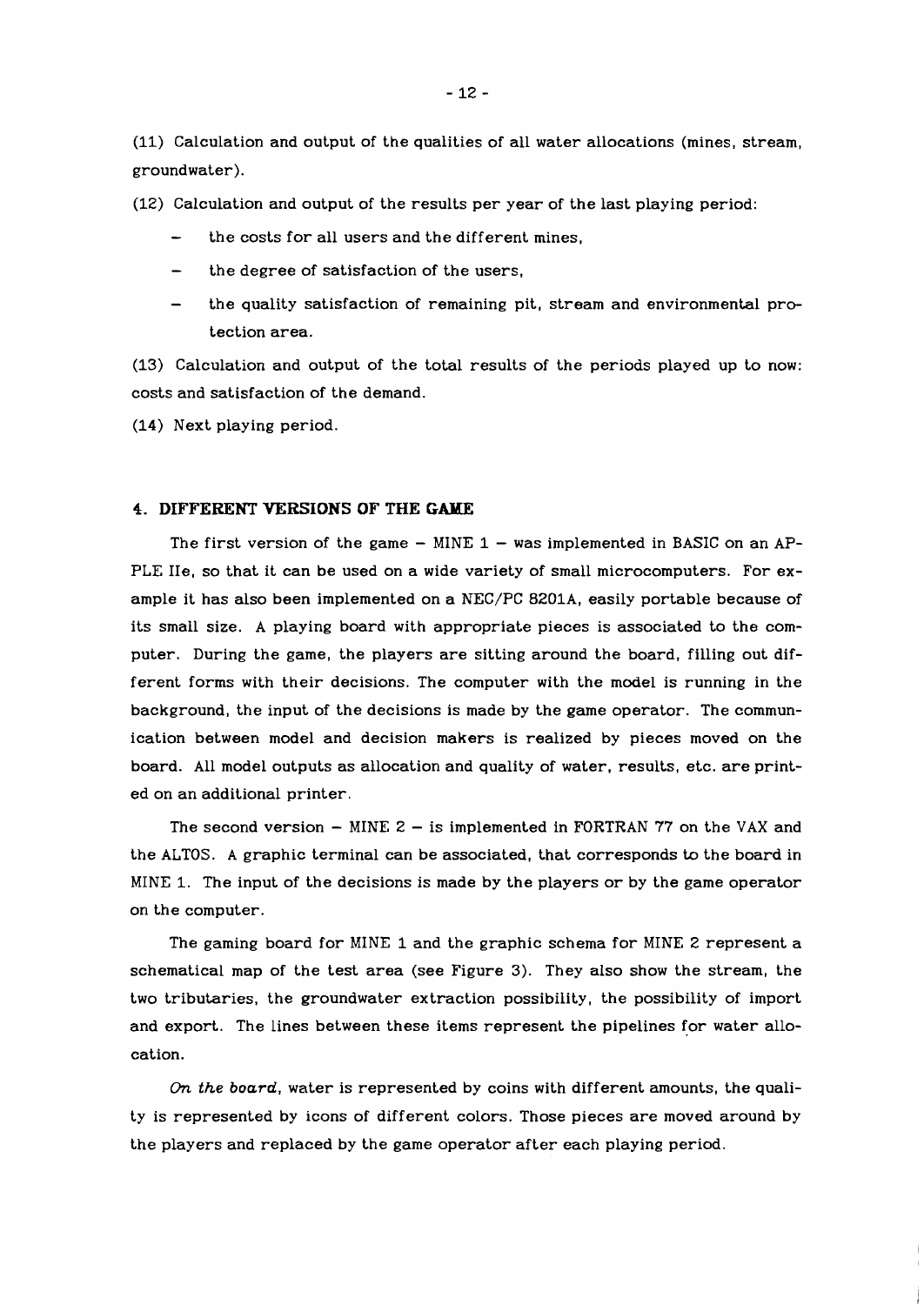Dn *the graphic,* the lines representing the pipes are more or less thick, depending on the amount of water. The color of the items on the screen represents the corresponding water quality. The input of the decisions is made on an additional terminal. The costs and the amount of lime added is shown next to the items concerned. All this information can be updated after each playing period. The other results per period, as well as the accumulated results are shown on the additional terminal, from where the game and the graphic terminal are operated as well.

#### **5. EXPERIENCES**

Beside the tests, the game was running three times under the first version MINE 1 and once under the second version MINE 2. Both versions are built after the same model, have the same decisions and steps. However, after those four runs we noticed, that we have two different games. The implementation with graphics on the VAX was also intended to give the game a more professional and serious touch because the word "gaming" has a wide meaning, including activities that are not taken too serious. We can define " ... *a 'game' as a certain type of 'model', it is*  appropriate to regard the playing of a game as a kind of 'human manipula*tion' of this model"* (Stah1,1983). A board with pieces that have to be moved around suggests leisure-time occupation.

Contrary to all expectations, the board game MINE 1 was a bigger success. Only to make people sit around a that board brought already a feedback. The fact, that they had to move those pieces, visible and obvious for all players, increased the communication between the players, this kind of 'language' being much better than the numbers on the screen. The results were discussed in the group, what intensified the motivation. The game was running almost on its own.

Running the second version, it was much more difficult to make the people play, they had to be motivated by the game operator to keep the game going on. Each group made its decisions alone, no real discussion came up.

Running the first version of MINE three times, we noticed the following differences in results and behavior: The first and second time, MINE was played at the *Working Session on Mathematical Modeling of the Environmental Subsystems for the Analysis of Regional Water PoLicies in Neunzehnhain, Erzgebirge, GDR, June 25-30,* **3984.** Some of the participants were the scientists, that built parts of the model. They played the second run. The first run was played by other participants of the conference, that are familiar with environmental problems and region-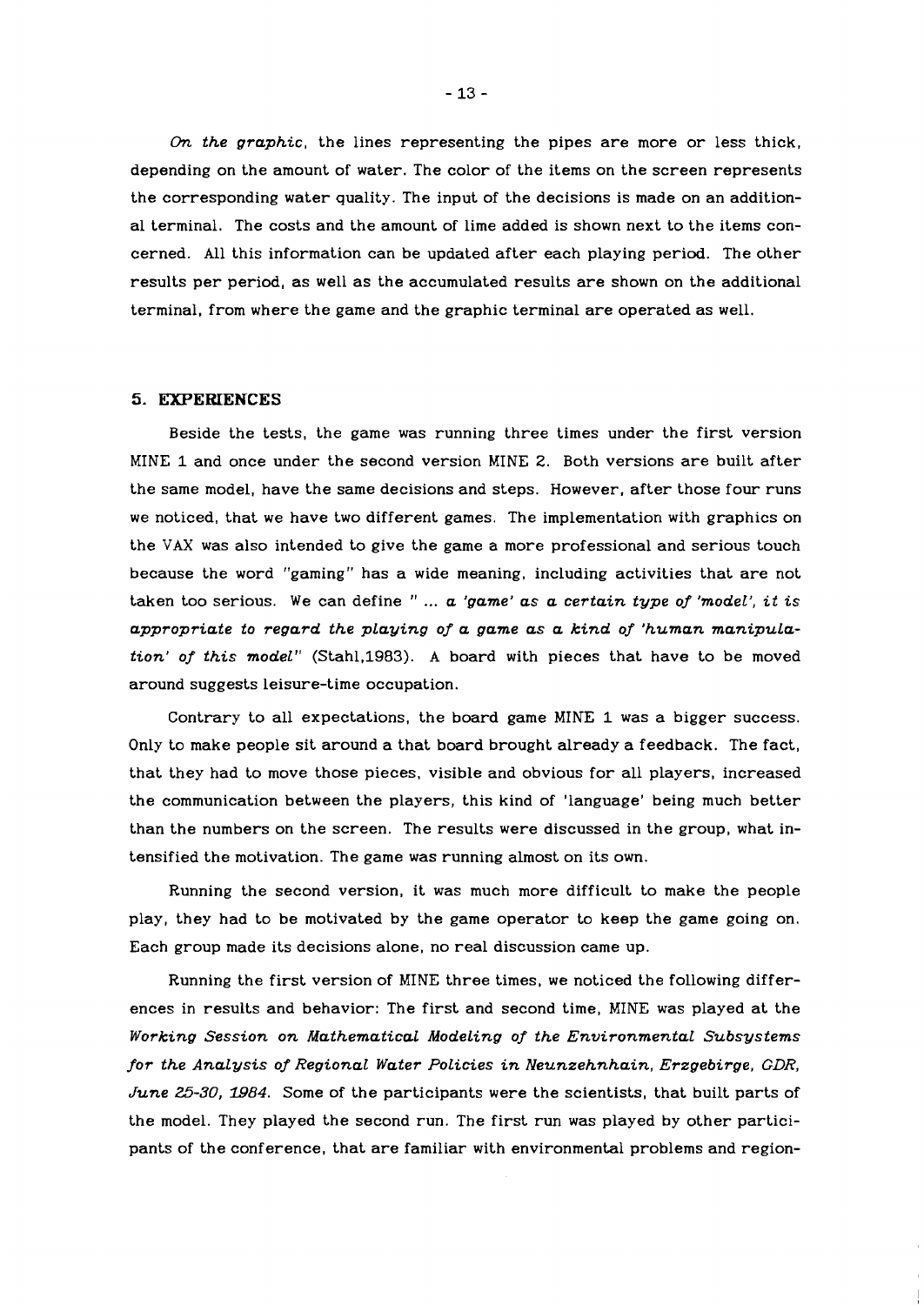

 $\frac{1}{4}$ 

*figure* **3.** *Board of the game*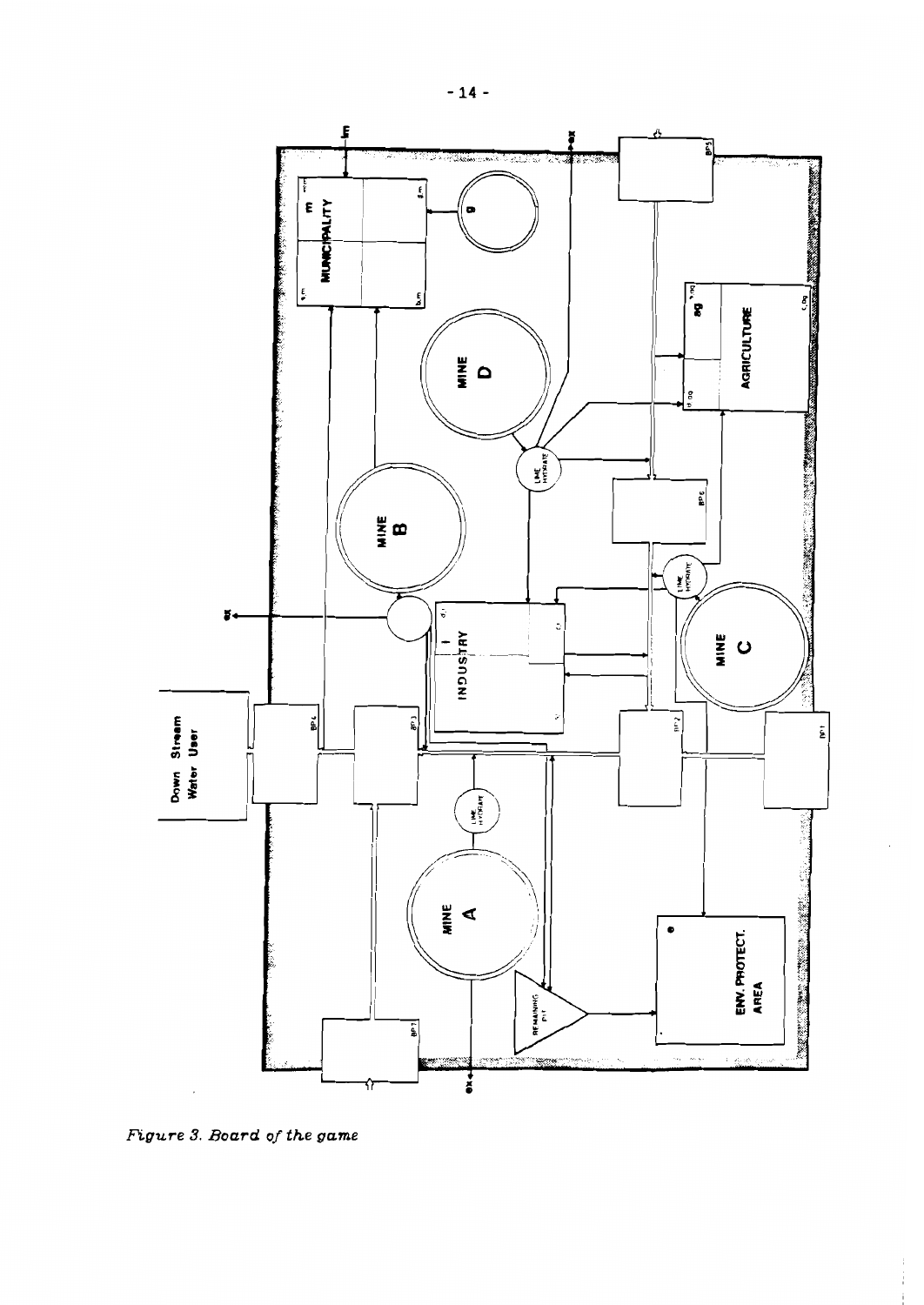a1 water policies. Already here we found a different behavior: they tried to work together a good as possible, their strategy was to minimize the sum of all costs. They had quiet good results after the second playing period, when they found out about the mechanism of the game and the behavior of the model on specific actions. Playing with the group of "experts" that built the model, it was difficult to get the game going on: they started to discuss some of the submodels, arguing on the parameters, etc. Each playing group consisted of the corresponding experts. They tried to minimize their own costs, playing against each other, what made the constraints fail quiet often. At the end, they had the best total results, because of one of the basic decisions of the game, the starting period of the drainage of mine d. The players of the mining group took the optimal choice. Finally there was a general discussion, where some points of the model were questioned. The importance of communication was emphasized.

The third time, MINE run at the International Institute of Applied Systems Analysis with an arbitrary group of people. It came out, that the degree of information was too low for people from other areas. To play the first period took a long time, many questions had to be answered by the game operator. After some rounds the basic aspects of the problem came out. As MINE is designed for decision makers in open pit mining areas, it should be played with people familiar with this problem.

.The second version of the game was operated on a Task Force Meeting on the Analysis of Regional Water Policies, November 27-29, 1984, at the International Institute for Applied Systems Analysis, Laxenburg, Austria. Several graphic terminals and usual terminals were placed in the room, visible for the players. Each playing group consisted of two players and had his own terminals. Contrary to the board, which increased the communication, the terminals decreased it. No discussions came up, it was difficult to keep the game going and to motivate the players.

#### **6. CONCLUSIONS**

The game MINE offers a supplementary tool for the analysis of regional water policies in open-pit lignite mining areas. In the present form the game is an experimental and above all teaching game. The first gaming sessions indicate that it is very useful in order to get a better understanding of the complex interrelated socio-economic processes in lignite mining regions for decision makers and their staff. In analyzing such gaming sessions behavioral aspects become obvious which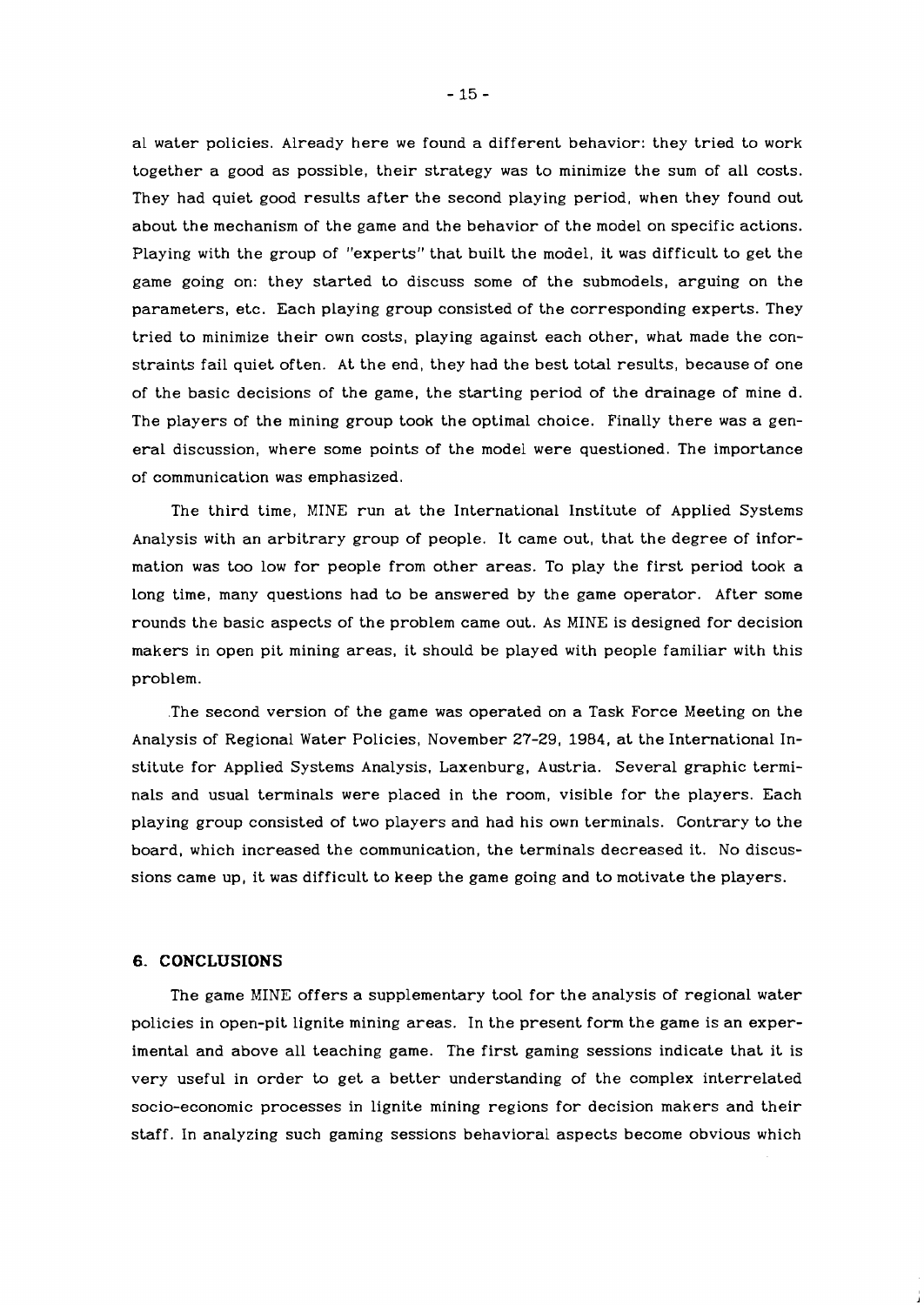hardiy can be formalized.

For teaching purposes the simpler version MINE 1 with a gaming board is favorable due to its communication character. The game MINE 1 should be improved for this purpose by modification of the data in order to emphasize the significant processes within the system. The sophisticated computerized game MINE 2 seems to be only useful if it is extended to an operational game for practical problem solutions. By combination of the game with algorithms for multi-criteria analysis a very powerful support tool would be available. But there is one  $b$ ottleneck  $-$  the availability of decision makers for gaming sessions. It is doubtful whether *decision makers representing the interest groups can be identified*  and, if this is done, can be stimulated to play the game together. This question is not to be solved academatically at IIASA, it requires practical attempts in the region of interest.

# **7. REFERENCES**

- Greenblatt, C.S., and Duke, R.D. 1980. Principles and Practices of Gaming-Simulation. Sage Publications. p. 49
- Kaden, S., J. Hummel, L. Luckner, D. Peukert, and K. Tiemer. 1985a. Water Policies: Region with Open Pit Lignite Mining (Introduction to the IIASA Study). IIASA, WP-85-04, Laxenburg, Austria, p. 67.
- Kaden, S., J. Hummel, L. Luckner, D. Peukert, and K. Tiemer. 1985b. Decision Support Model Systems for the Analysis of Regional Water Policies in Open-Pit Lignite Mining Areas. International Journal of Mine Water, June 1985.
- Shubik, M. 1983. Gaming: A State-of-the-Art Survey. In: Operational Gaming: An International Approach, I. Stahl (Ed.). Pergamon Press, Oxford, ISBN 0-08- 030836-8, ISBN 0-08-030870-8, pp.75-79
- Stahl, I. 1983. What is Operational Gaming?. In: Operational Gaming: An International Approach, I. Stahl (Ed.) Pergamon Press, Oxford, ISBN 0-08-030836-8, ISBN 0-08-030870-8, pp. 25-40.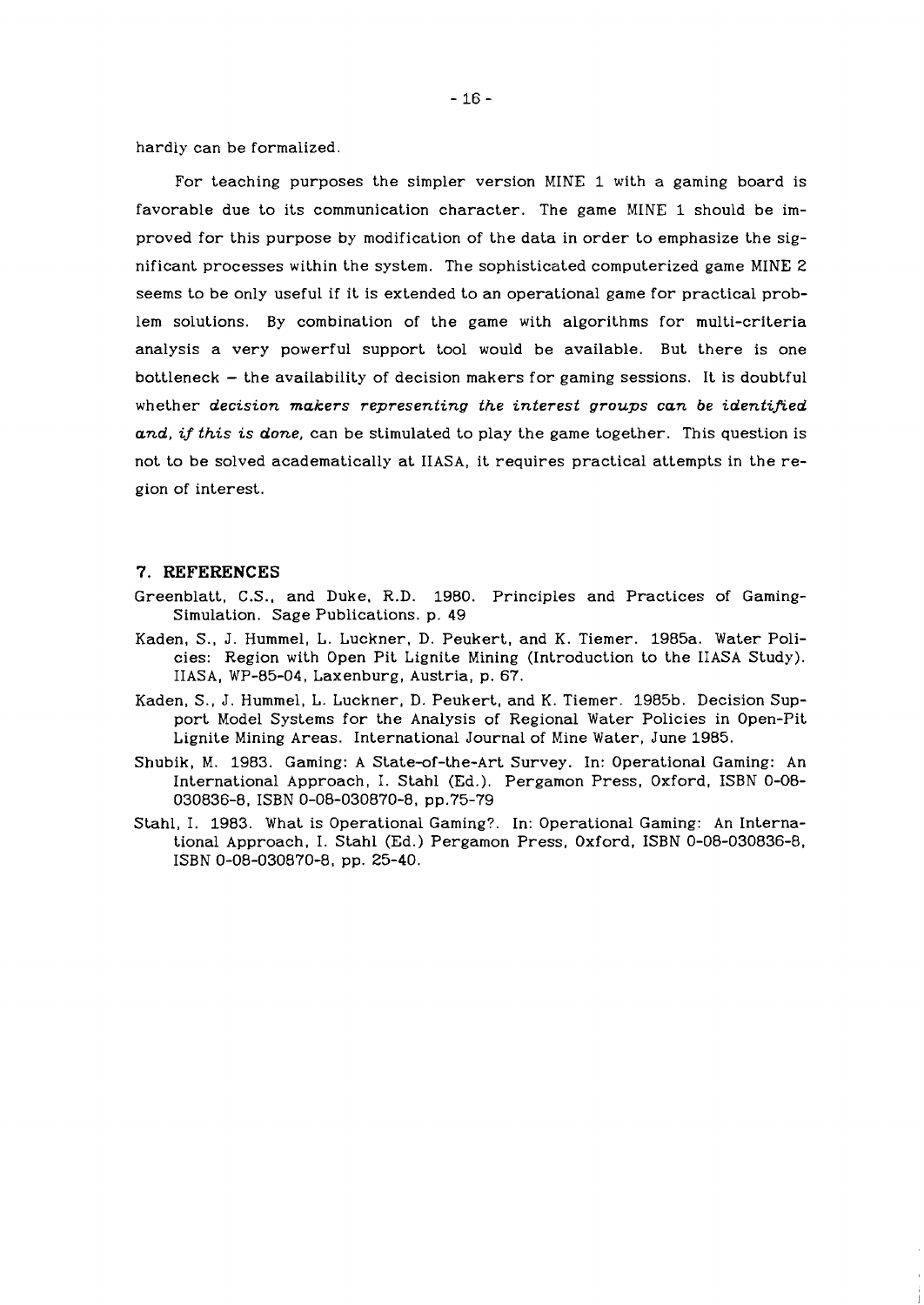# **APPENDIX A**

## *Example of MINE 1*

Information for the operator on the situation at the beginning of the current playing period: This information has to be visible on the board (QS are the corresponding balance points along the stream).

## PERIOD 1

| WATER AVAILABLE:           |       |
|----------------------------|-------|
| MINE a                     | 4.1   |
| MINE b                     | 2.95  |
| MINE c                     | 2.05  |
| MINE d                     | 0     |
| QS1                        | 9     |
| QS5                        | 1.5   |
| QS7                        | 5.5   |
| QS6                        | 3.17  |
| QS2                        | 12.46 |
| QS3                        | 18.66 |
| QS4                        | 20.25 |
| DEMAND:                    |       |
| MUNICIPALITY               | .2    |
| INDUSTRY                   | 3     |
| AGRICULTURE                | 0     |
| ENVIRONMENT. PROTECT. AREA | .02   |
| DOWN-STREAM WATER USER     | 25    |
|                            |       |

*Now the corresponding form 1 for the users has to be filled out.* After data input by the operator the constraints are checked:

CHECK OF THE CONSTRAINTS THE CONSTRAINTS 1 ARE OK AMOUNT OF WATER THAT HAS TO BE DISTRIBUTED:

| MINE a: | 4.1  |
|---------|------|
| MINE b: | 2.95 |
| MINE c: | 2.03 |

Now Form 2 has to be filled out by the mining players. After data input the *constraints are checked and the results are printed:(CS is the quality in the balance points of the stream]* 

CHECK OF THE CONSTRAINTS CONSTRAINTS 1 ARE OK ALL CONSTRAINTS ARE OK

WATER QUALITY

| а               | ⋍        | 2 |  |
|-----------------|----------|---|--|
| b               | ≕        | 2 |  |
| $\mathbf{c}$    | =        | 2 |  |
| CS <sub>1</sub> | $=$      | 1 |  |
| CS <sub>5</sub> | =        | 1 |  |
| CS7             | =        | 3 |  |
| CS <sub>6</sub> | $\equiv$ | 1 |  |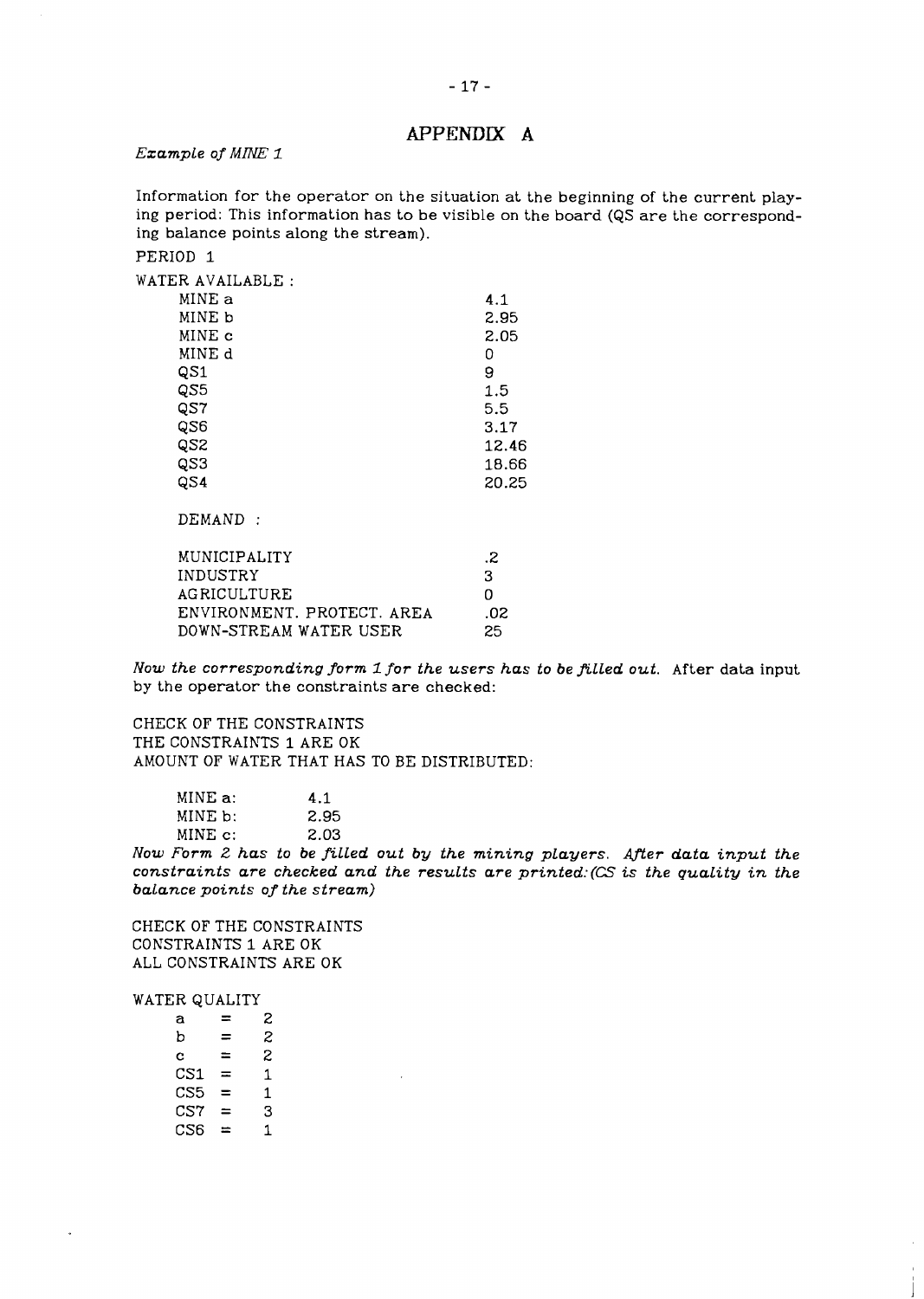| $CS2 =$ | $CS3 = 2$<br>$CS4 = 2$                  | 1                                                                                                                                                                                                                                                                                |                                                                    |
|---------|-----------------------------------------|----------------------------------------------------------------------------------------------------------------------------------------------------------------------------------------------------------------------------------------------------------------------------------|--------------------------------------------------------------------|
| COSTS:  | $CP =$                                  | $\mathbf{1}$<br>RESULTS OF PERIOD 1=1981 (Mill. Mark/year)                                                                                                                                                                                                                       |                                                                    |
|         |                                         | COSTS FOR MINE a<br>COSTS FOR MINE b<br>COSTS FOR MINE c<br>SUM OF COSTS FOR MINING<br>COSTS FOR MUNICIPAL WATER SUPPLY<br>COSTS FOR INDUSTRIAL WATER SUPPLY<br>COSTS FOR AGRICULTURAL WATER SUPPLY<br>COSTS FOR DOWN STREAM WATER USER<br>COSTS FOR ENVIRONMENTAL PROTECT, AREA | 45.67<br>24.44<br>8.89<br>79.<br>1.95<br>26.49<br>.02<br>0.<br>.08 |
|         | MUNICIPALITY<br>INDUSTRY<br>AGRICULTURE | NOT SATISFIED DEMAND:<br>DOWN STREAM WATER USER<br>ENVIRONMENTAL PROTECT. AREA<br>WATER QUALITY:                                                                                                                                                                                 | 0<br>0<br>$\Omega$<br>1.97<br>O                                    |
|         |                                         |                                                                                                                                                                                                                                                                                  |                                                                    |

| STREAM                      |  |
|-----------------------------|--|
| ENVIRONMENTAL PROTECT. AREA |  |

 $\frac{1}{2}$  $\frac{1}{4}$  $\Big\}$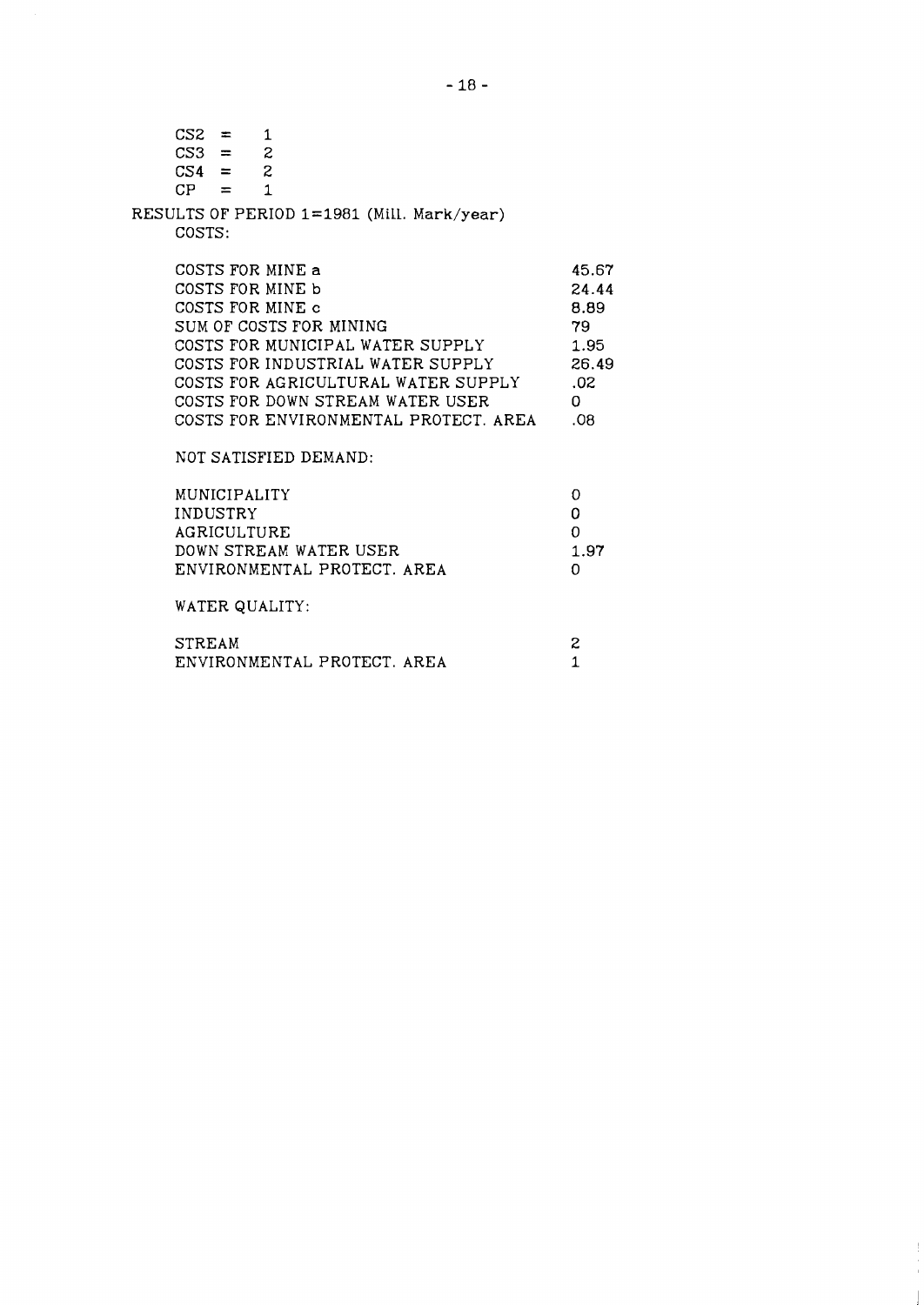



- $\mathsf{s}$ **Stream**
- g **Groundwater reservoir**
- im **l mport**
- $a,b,c,d$ **Mines**
- $\mathsf{p}$ **Remaining pit**
- $\mathsf m$
- **Municipality**  l **ndustry**  i.
- ag **Agriculture**
- $\mathbf{e}$ **Env. protect. area**
- $ds$ **Down-stream water user**

**DEMAND: m** :

 $\therefore$  3.0  $\mathbf{i}$  .

- $\frac{1}{2}$ ag
- $\mathbf{e}$  $\sim$  1.
- $\mathsf{ds} \quad :$

*Form 1: Water aLLocation for water users*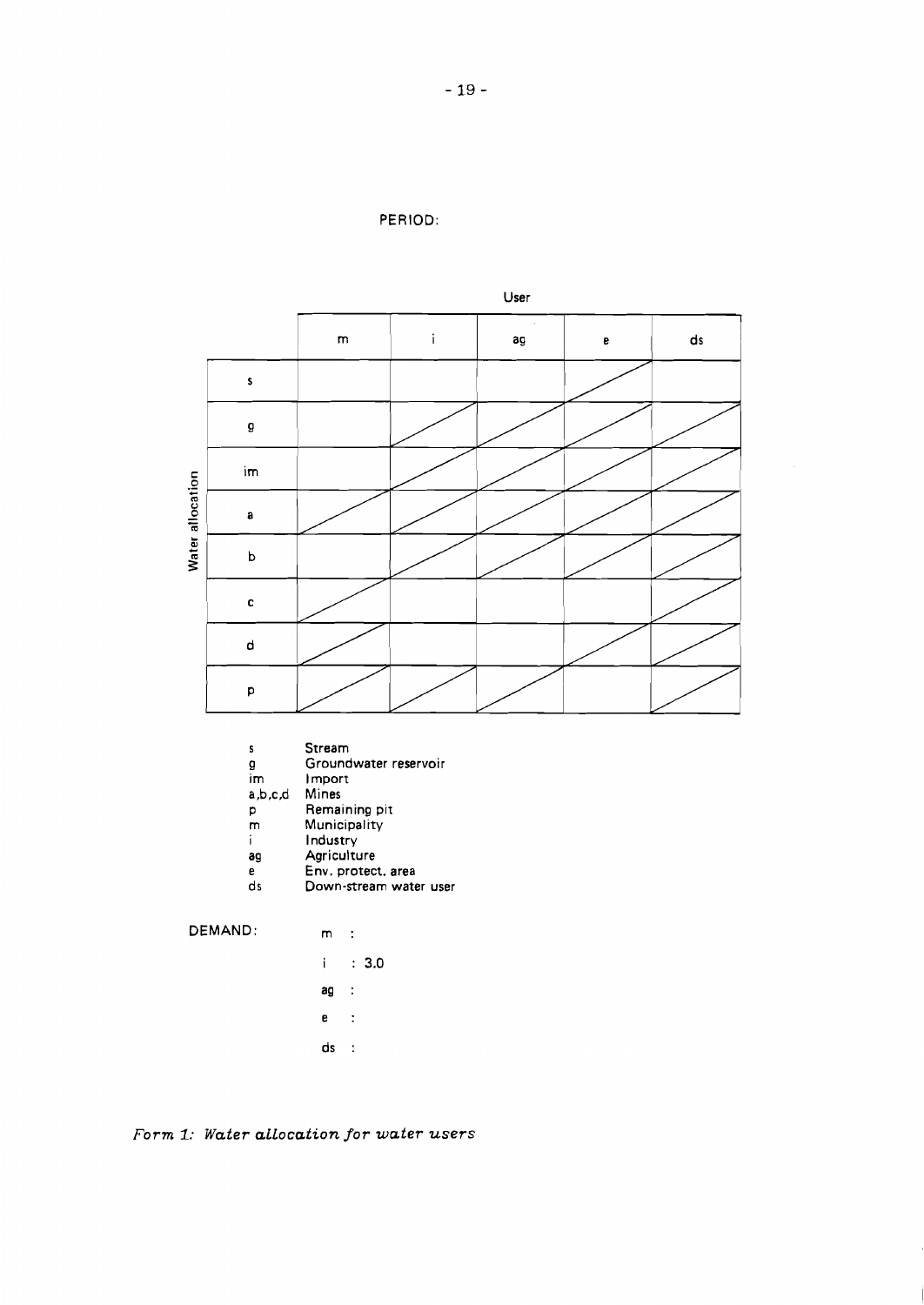PERIOD:

**Quantity of lime: a** :

- **b** :
- **<sup>C</sup>**:  $d$  :
- **P:**

**Distribution of water left in mines:** 

|   | ex | Þ | s |
|---|----|---|---|
| a |    |   |   |
| h |    |   |   |
| с |    |   |   |
| d |    |   |   |

 $\bar{z}$ 

 $\vdots$ 

*Form 2: Mine water allocation and treatment* 

 $\mathcal{L}^{(1)}$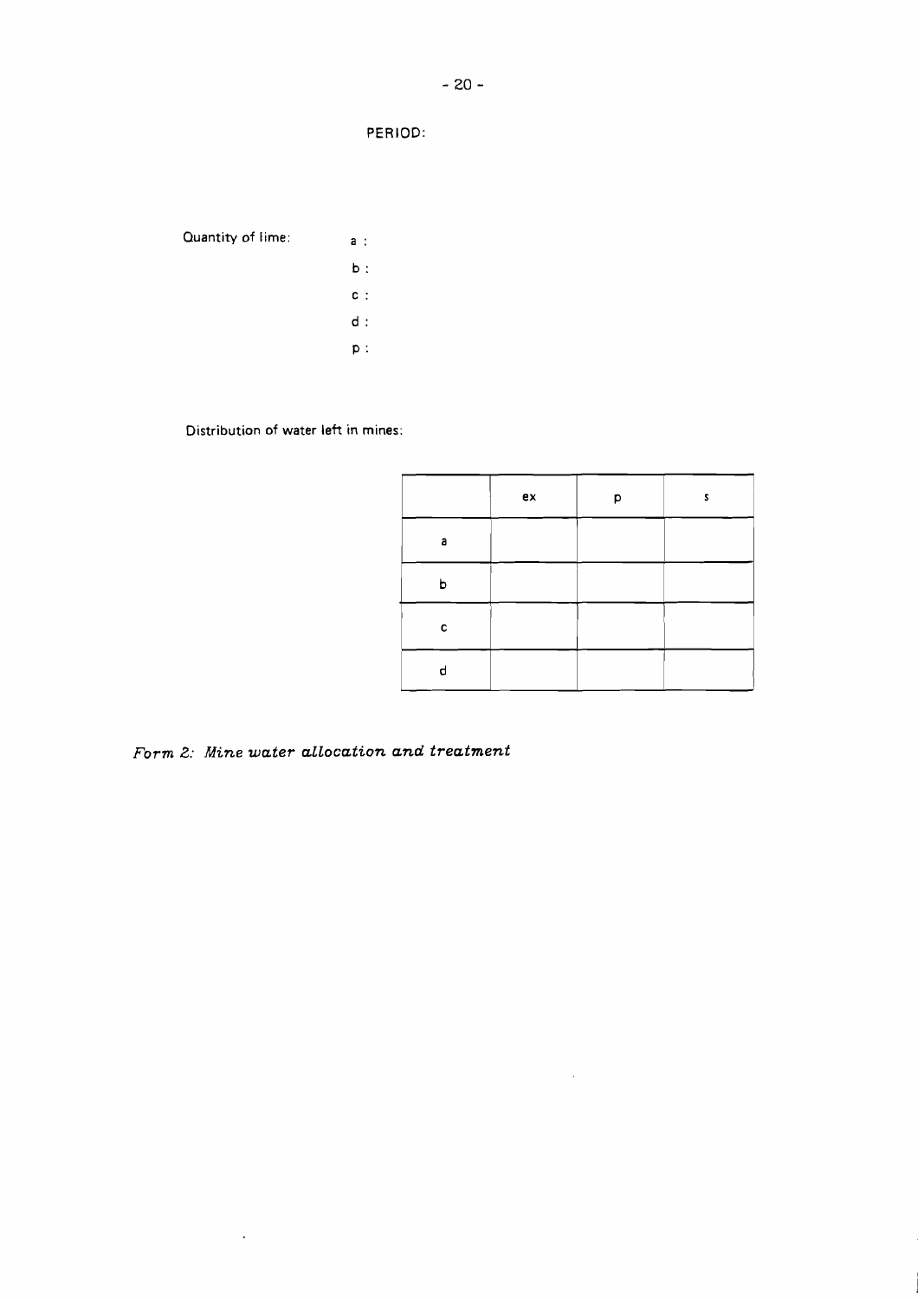# **APPENDIX B How to Run the Game**

#### **VERSION 1**

To run the game, see also Appendix A for the playing steps. You need an AP-PLE **I1** e (and a floppy disk with the game MINE) or an NEC/PC (and a cassette with the game), a board and the corresponding pieces and coins, two kinds of forms at least for each playing period and a short description of the role with the pipeline restrictions for each player. This role description has to be read from the players before the run. The information on the amount of capacity restriction is needed during the whole game. The information of water available and water qualities has to be put on the board at the beginning of each playing period, using the coins and the pieces. The demand printed out for each period has to be put on form 1. Making a decision means to move the coins on the board: in the sequence of their priority, the players of the water users have to make these decisions and to fill out the corresponding row in form 1. At the beginning of period 2, the decision on the starting time for the drainage of mine d has to be made. These decisions have to be put by the operator on the computer. The constraints 1 are checked, if they are not ok, an information on the reason for the failure is printed out. A new form has to be filled out by the players (decisions made by an additional playing group for the central planning authority or by all players together). Now the players of the mining group have to make their decisions on the amount of lime they have to add and the allocation of the rest of the water left in the mines. They have to fill out the form 2, the decisions are put on the computer by the operator. The constraints 1 are checked first , then the constraints 2. If one of them is not ok, additional information on the reason is printed out and the whole period has to be played again. If all constraints are ok, the results are printed out and can be shown to the players. Give them enough time for discussion, but at the same time, keep the game going. Put in, which period you want to play next and continue. In Figure 4 a flow diagram of this version is given.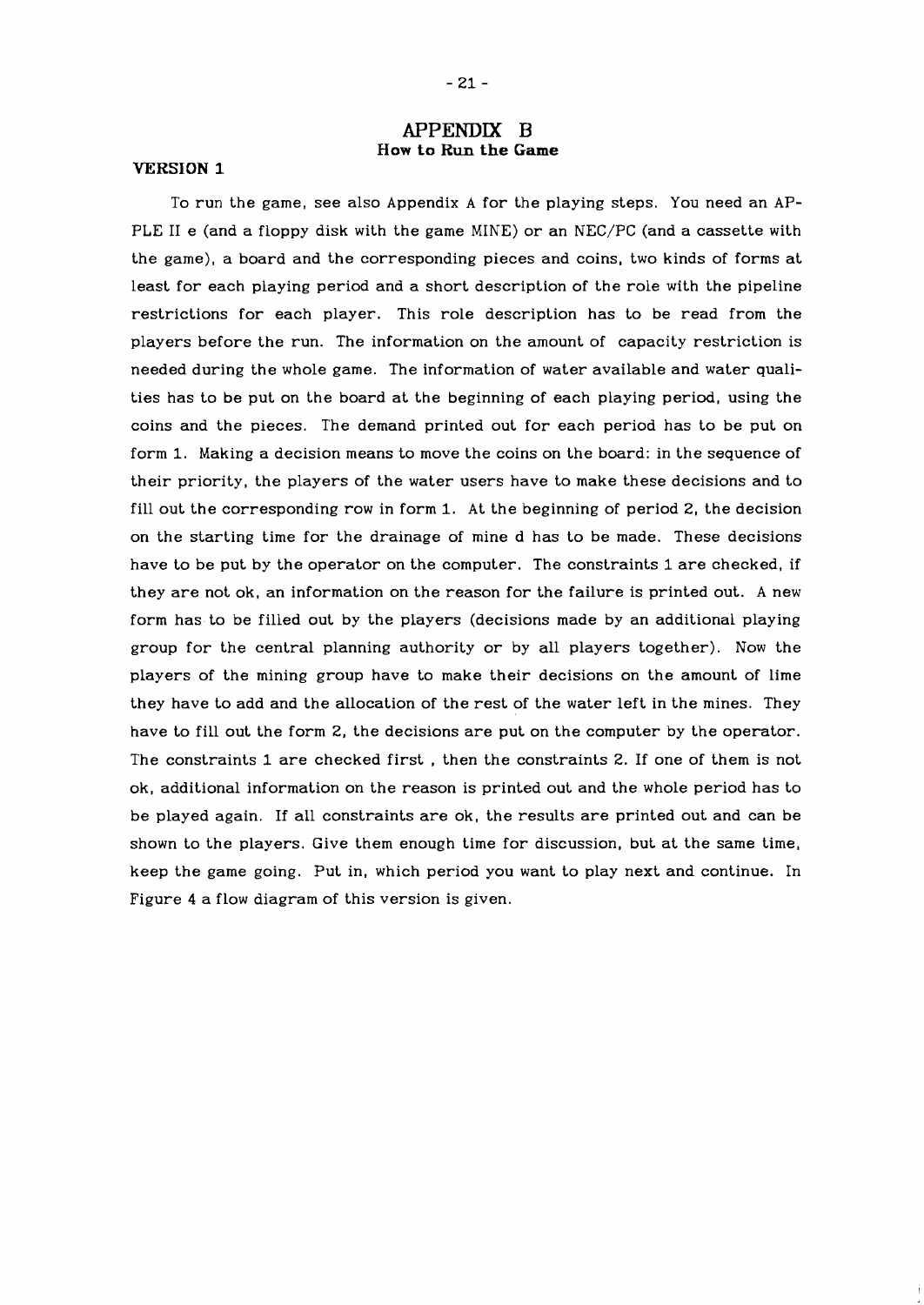FLOW DIAGRAM



Figure 4. Flow **diagram** of MINE, VERSION 1